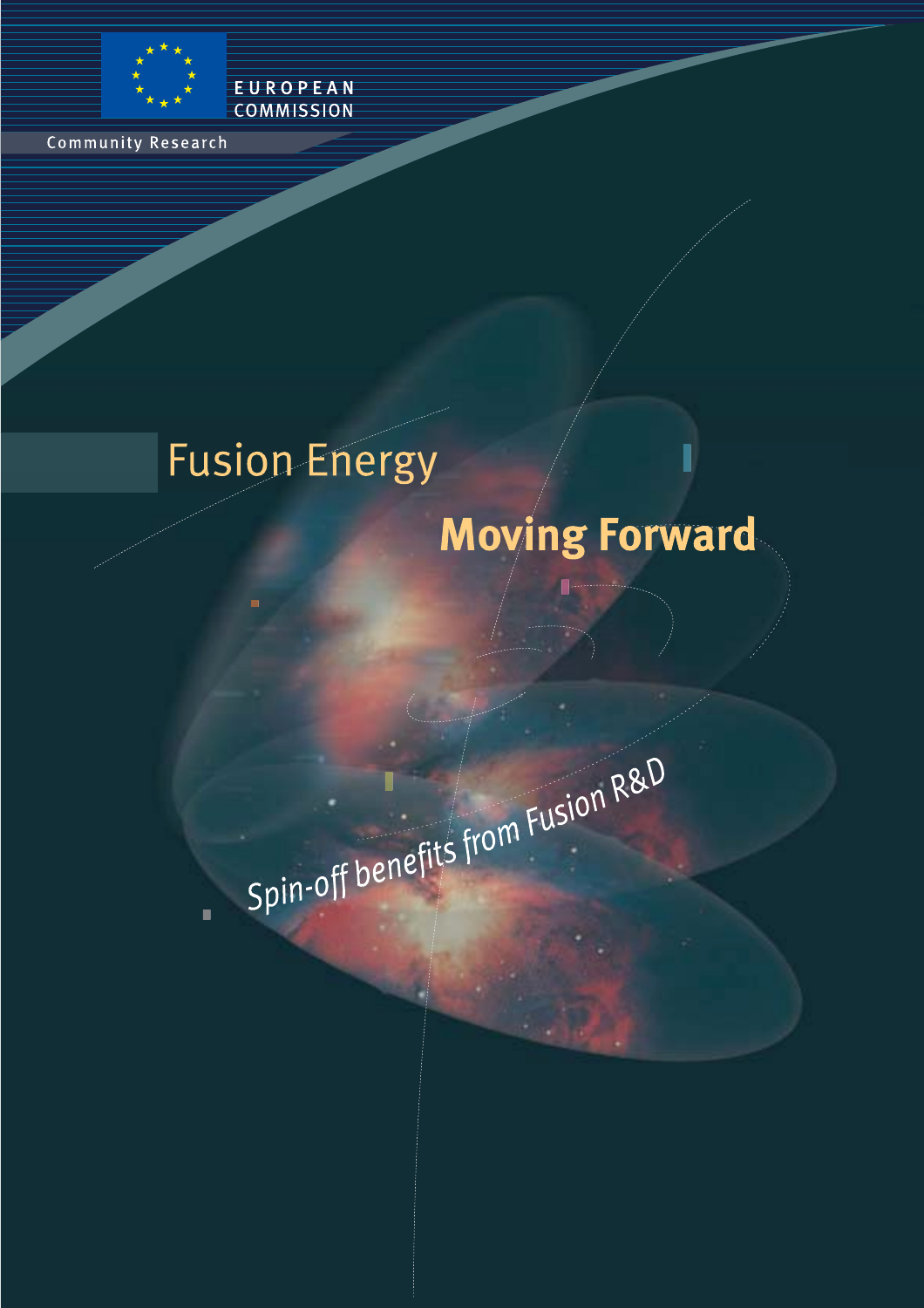#### **Interested in European research?**

*RTD info* is our quarterly magazine keeping you in touch with main developments (results, programmes, events, etc). It is available in English, French and German. A free sample copy or free subscription can be obtained from:

Information and Communication Unit Directorate-General for Research European Commission B-1049 Brussels - Belgium Fax : (+32-2) 29-58220 E-Mail: research@cec.eu.int Internet: http://europa.eu.int/comm/research/rtdinfo\_en.html

#### **Europe Direct is a service to help you find answers to your question about the European Union**

#### **New freephone number: 00 800 6 7 8 9 10 11**

A great deal of additional information on the European Union is available on the Internet. It can be accessed through the Europa server (http://europa.eu.int).

Cataloguing data can be found at the end of this publication.

Luxembourg: Office for Official Publications of the European Communities, 2003

ISBN 92-894-4721-4

© European Communities, 2003 Reproduction is authorised provided the source is acknowledged.

*Printed in Belgium*

PRINTED ON WHITE CHLORINE-FREE PAPER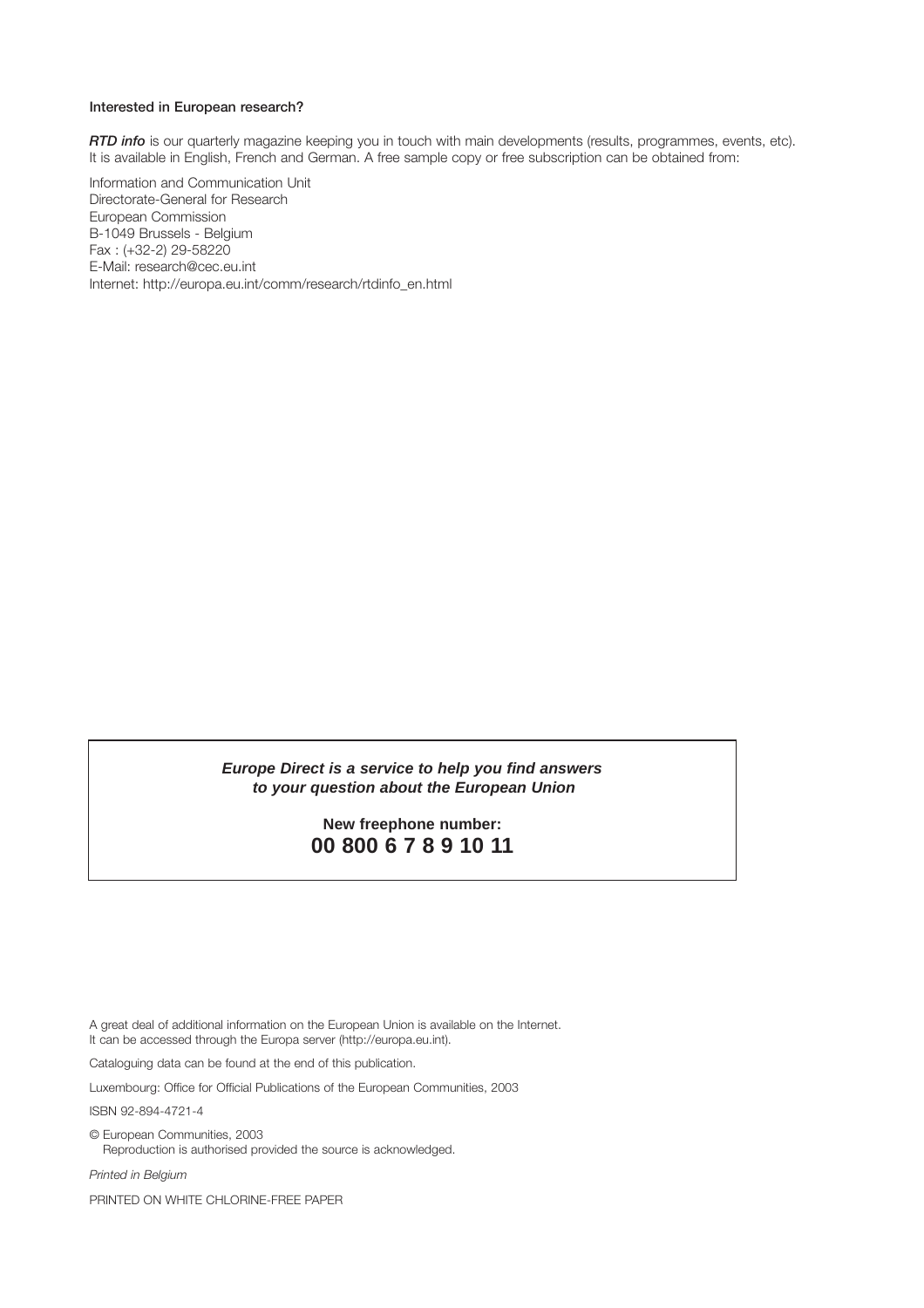### CONTENTS I

### **Spin-off examples:**

| Laser Anemometry for Performance Testing of Wind Turbines  15         |  |
|-----------------------------------------------------------------------|--|
| Superconductors for Magnetic Resonance Imaging (MRI)  16              |  |
| Industrial Applications for High Power Gyrotrons                      |  |
| From Plasma-Wall Interactions to Semiconductor Technology  18         |  |
| Plasma diagnostics developments used in microelectronics industry  19 |  |
|                                                                       |  |
|                                                                       |  |
|                                                                       |  |
|                                                                       |  |
|                                                                       |  |

| Reference material and supporting information  26 |  |
|---------------------------------------------------|--|

#### Acknowledgement:

The provision of input material including photographs used in the publication, from EFDA, the Fusion Associates, companies and individuals is gratefully acknowledged. A special thanks also to UKAEA, Culham for the material on "People Spin-offs".

Note:

This publication has been produced on the initiative of the Committee on Fusion Industry (CFI).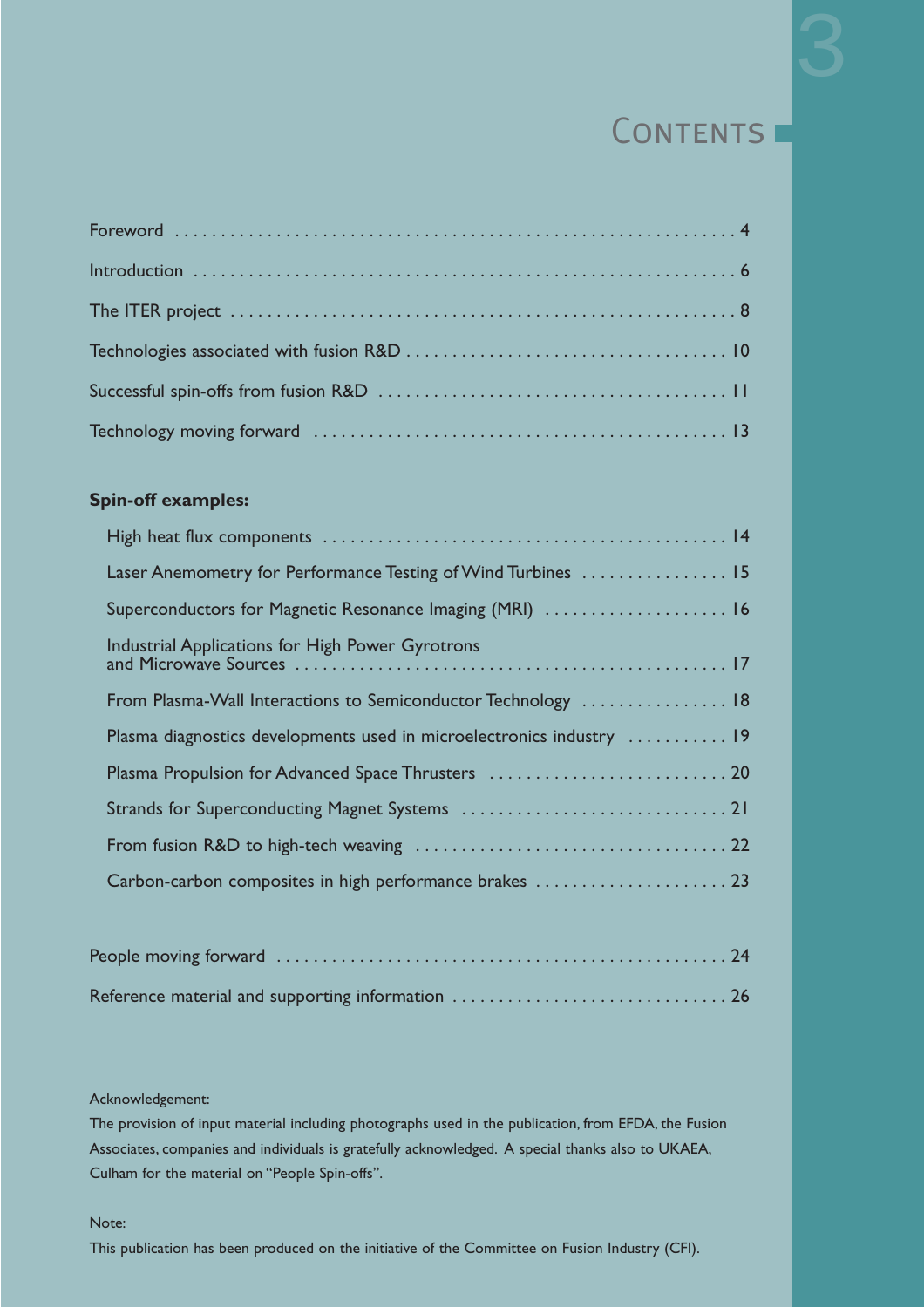## Foreword



Philippe Busquin

Fusion is the powerhouse of the universe. It is the energy source of the sun and other stars. For environmental reasons, the extent of the world's dependence on the burning of fossil fuels for the supply of energy now appears to be unsustainable in the medium to longer term. Fusion is one of the alternative options for the future supply of energy and harnessing the power of fusion on earth will bring benefits for all mankind.

The goal of European fusion research is to demonstrate the feasibility of fusion as a future energy option to meet the needs of a growing world population.The abundant and widespread fuel resources, the inherent safety aspects, and the environmental friendliness of fusion are all reasons why Europe and the large nations of the world are pursuing its development as a possible future energy source.

Achieving the aim of making fusion a viable energy source requires a sustained long-term research effort. Due to the scale of the undertaking and the need for expertise in a wide range of disciplines, it is being conducted as a joint effort by the EU Member States.The successes achieved to date show that we are ready to demonstrate the scientific and technical feasibility of fusion by a further major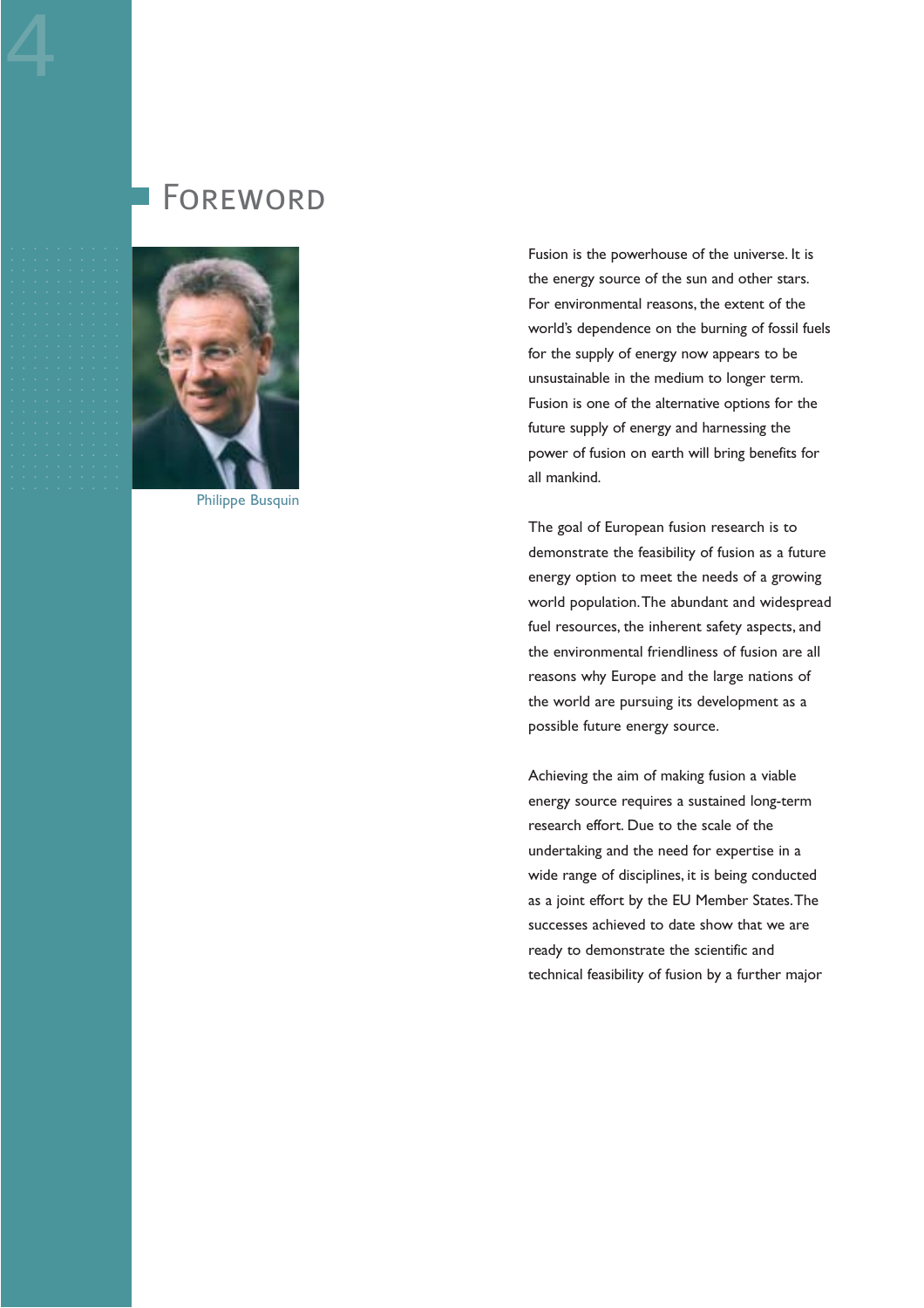experiment that is essentially the 'core' of a fusion power station. Collaboration is now taking place on a global scale on the possible construction and operation of such an experiment.Together with its international

The underlying basic science, plasma physics, and a whole range of supporting technologies have advanced in leaps and bounds in the coordinated work on fusion R&D. A major benefit has been the degree of co-operation on both a European and on a world level.This has evolved to a higher degree than in any other field of scientific or technological research, providing a valuable model and a precedent for the internationalisation of R&D in other areas.

partners, Europe is engaged in the planning of

the large next-step fusion device ITER.

Attainment of the goal of fusion power is an exciting and stimulating challenge. Along the way many of the leading-edge technologies involved have been pushed to new limits and in many cases the innovative solutions to the challenging problems have found applications far beyond the bounds of fusion.There are already numerous examples of spin-offs with other applications in industry, providing real solutions to real and current problems.The exploitation of spin-offs from the technologies developed

within the fusion programme is of significant benefit to European society. Examples of spinoff successes resulting from development work in the fusion programme, past and present are highlighted in this brochure.

A feature of the European Fusion Programme is the constant knowledge transfer between the Programme and industry. ITER, however, is an exciting new challenge promising a wealth of additional spin-off opportunities for those involved.The purpose of this brochure is to stimulate interest in the exciting challenges in fusion R&D and to provide guidance on where to obtain help and information on the exploitation of potential spin-offs. Large companies, many of which may already have experience of operating on an international stage, would be involved in ITER. Small and Medium Sized Enterprises (SME's), many of which may previously only have had experience in a more limited area of operation, would also be involved either directly or indirectly as subcontractors of larger companies. Involvement in a major international project on the scale of ITER would bring benefits from the enhancement of the international profile of the company, of particular relevance to SMEs.

Philippe Busquin European Research Commissioner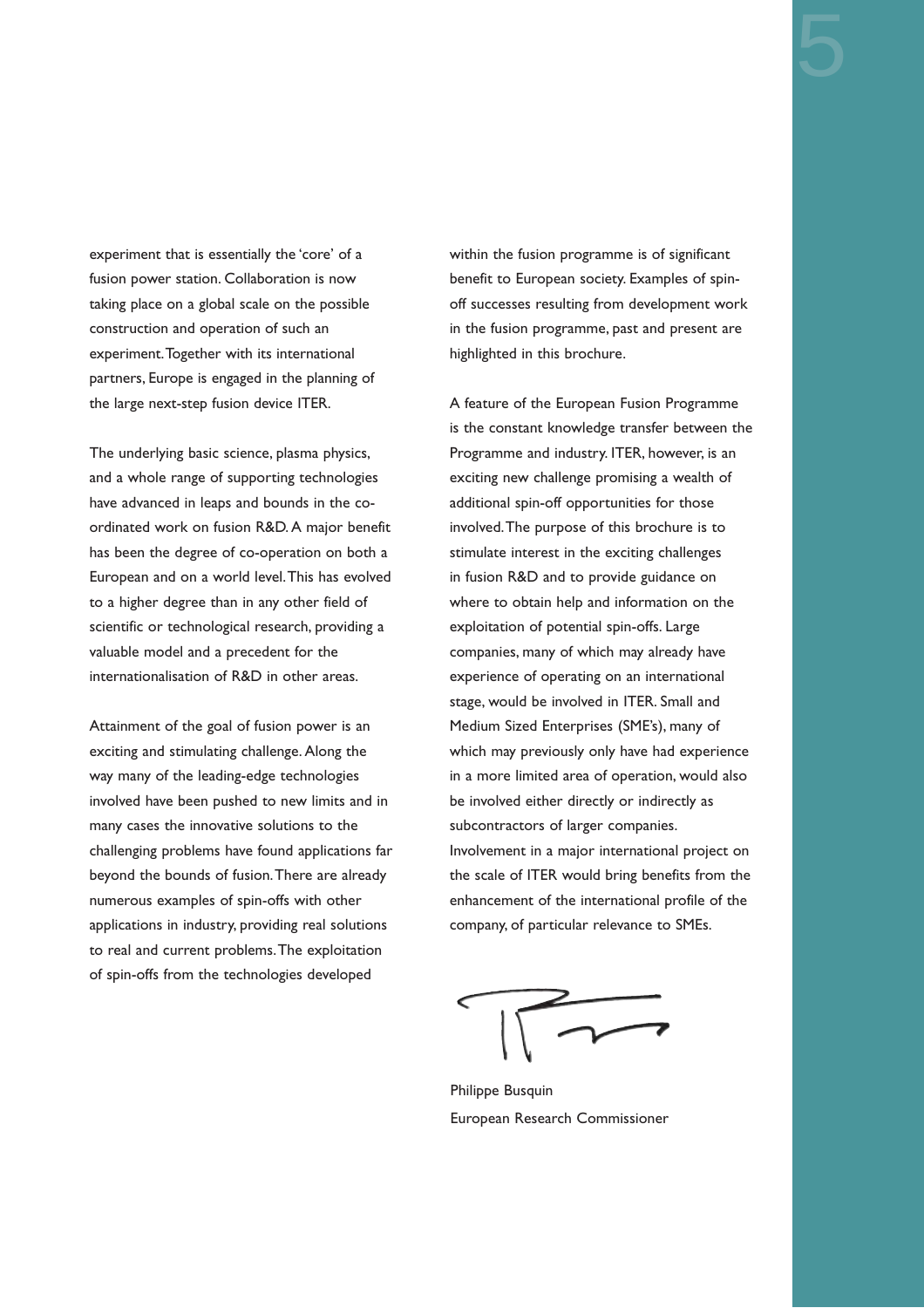### **INTRODUCTION**



Alain Vallée

The long-term objective of the EU Fusion Programme is the harnessing of fusion energy leading to the construction of prototype fusion power plants.The principal focus of the fusion research is on confining and heating plasmas using strong magnetic fields. It is conducted within the European Atomic Energy Community (Euratom) multi-annual framework programmes and the work will continue in the Sixth Framework Programme.

Fusion has a number of key aspects that make it attractive for the large-scale production of electricity: no greenhouse gases are produced and the system has inherent safety features. In addition, the raw materials required for the fuel are available in abundance everywhere.These combined advantages give fusion the potential to make a substantial contribution to future world energy demand.

Fusion R&D have been part of the Community research programme since the inception of the Euratom Treaty in 1957, in which it is listed as one of the areas of research to be supported by the Community. It has also been included in all five Research and Technological Development Framework Programmes. All the EU Member States and the third states associated with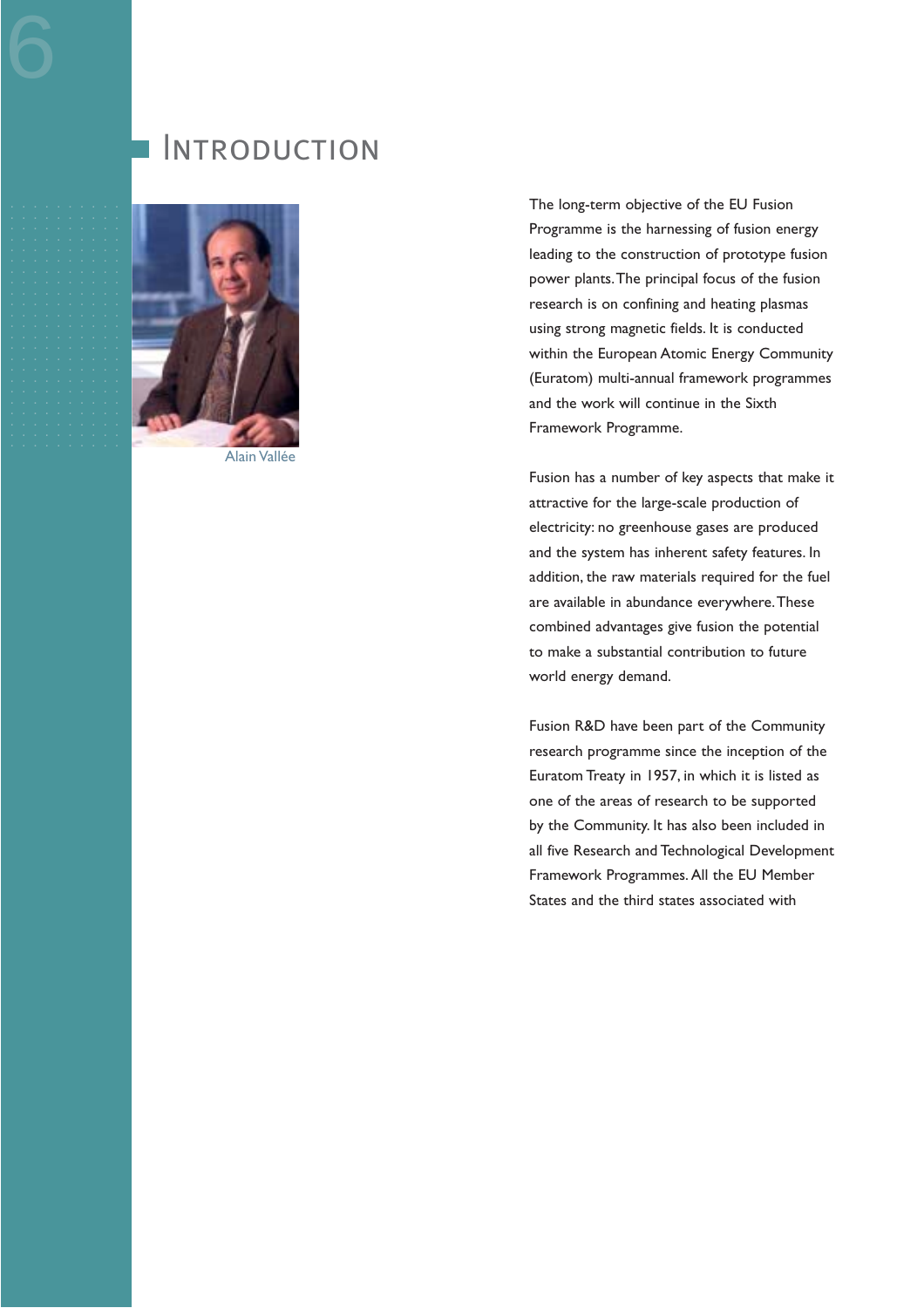Euratom (Switzerland since 1979 and Bulgaria, the Czech Republic, Hungary, Latvia, Romania, the Slovak Republic and Slovenia since 1999), participate in the European Fusion Programme through Contracts of Association between the relevant research units and Euratom.

In 1999 a new agreement was established to accommodate the evolving requirements of fusion R&D: the European Fusion Development Agreement (EFDA), which is a framework contract between Euratom and its usual partners in fusion (the Associates). It includes three activities:

- technology activities carried out by the Associations and by European industry;
- the collective use of the Joint European Torus (JET) facilities; and
- European contributions to international collaborations such as ITER.

Since 1992, the Next Step activities have been focused on ITER.The original Engineering Design Activities (EDA) phase of ITER commenced in 1992 and was concluded in July 1998. It was followed by a three-year

extension in which three of the parties (EU, Japan, Russia) participated.

The successful completion of the ITER Engineering Design Activities has made it possible to move towards the realisation of the Next Step, in line with the reactor orientation of the Community activities on fusion energy research. International negotiations are in progress on the possible joint implementation of ITER (construction, operation, exploitation and decommissioning). Subject to a positive outcome of the negotiations, a specific decision could be sought in the period 2003-2004, effectively enabling construction to start during the period 2005-2006.



Alain Vallée Senior Vice-President Framatome – ANP Chairman of the CFI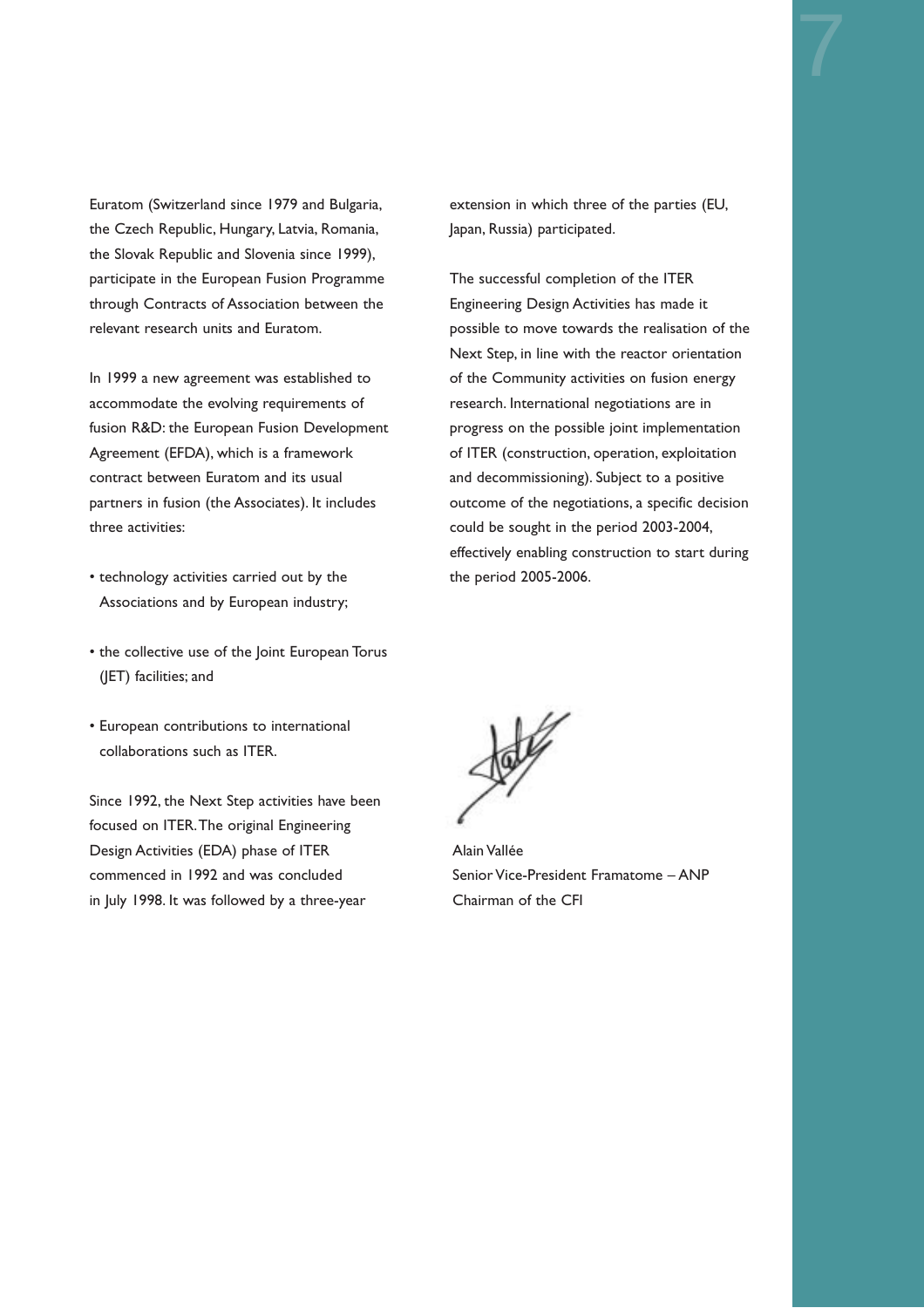### The ITER project

ITER is an international collaborative project for a Next Step fusion device for the demonstration of the scientific and technological feasibility of fusion energy for peaceful purposes. ITER will demonstrate extended energy production, essential fusion energy technologies in an integrated system and will perform integrated testing of the key elements required to use fusion as a practical energy source. ITER, based on the "tokamak" concept, will be the first fusion device to produce 500 MW of thermal power, similar to the level of a commercial power station.

The estimated total cost for the construction of ITER, including spares, deferred items, R&D, management and support is estimated at around €4 570 million. Its construction and exploitation will span about 30 years, of which the construction period will cover about ten years.

The following table provides the breakdown (in percent) of the total cost among the various systems/components.

| <b>System/Component</b>                   | <b>Percentage/Total</b> |  |
|-------------------------------------------|-------------------------|--|
| Magnets                                   | 29.3                    |  |
| <b>Vacuum Vessel</b>                      | 6.0                     |  |
| <b>Blanket</b>                            | 4.9                     |  |
| <b>Divertor</b>                           | 3.2                     |  |
| <b>Assembly Procedure</b>                 | 2.7                     |  |
| <b>Remote Handling</b>                    | 2.9                     |  |
| Cryostat                                  | 2.2                     |  |
| <b>Cooling Water</b>                      | 4.3                     |  |
| <b>Thermal Shields</b>                    | 0.8                     |  |
| Vacuum Pumping and Fuelling               | 1.2                     |  |
| <b>Tritium Plant and Detritiation</b>     | 2.3                     |  |
| Cryoplant and Cryodistribution            | 3.0                     |  |
| Pulsed and Steady State Power Supplies    | 6.3                     |  |
| Ion Cyclotron H&CD                        | 0.8                     |  |
| <b>Electron Cyclotron H&amp;CD</b>        | 2.5                     |  |
| <b>Neutral Beam H&amp;CD</b>              | 3.4                     |  |
| Lower Hybrid H&CD                         | 2.0                     |  |
| <b>Diagnostics</b>                        | 4.9                     |  |
| <b>Buildings and Layout</b>               | 13.2                    |  |
| Hot Cells and waste Processing            | 0.3                     |  |
| Radiological and Environmental Monitoring | 0.1                     |  |
| Codac                                     | 3.6                     |  |

**Total** 100.0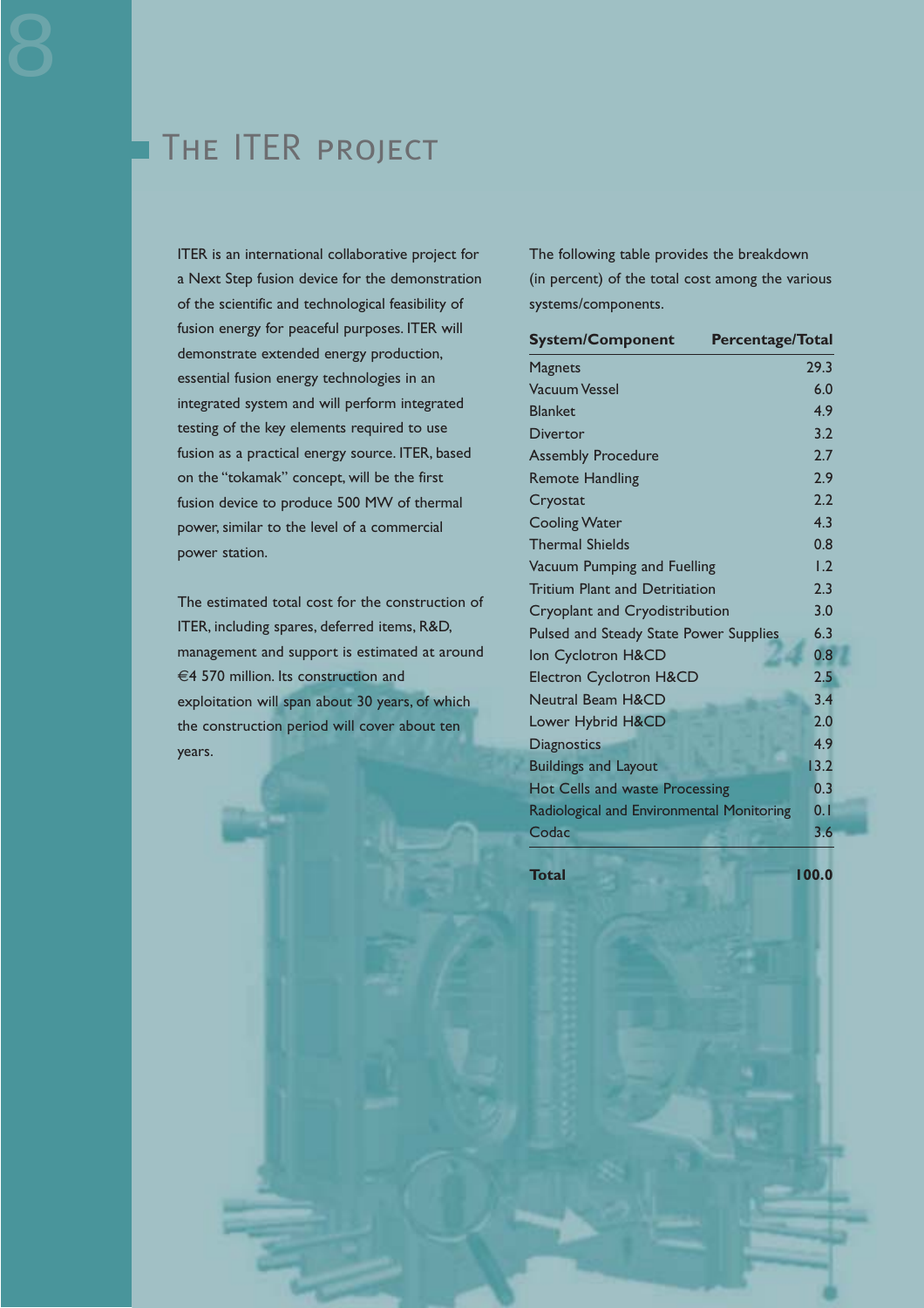The project time schedule depends on a number of assumptions such as site selection and the licensing procedure.

An ITER Joint Implementation Agreement (JIA) is being negotiated between Canada, Euratom, Japan and the Russian Federation.The ITER legal entity (ILE) will be established after the JIA is ratified within each Party.

The overall schedule, shown in the following figure, is given in months from the date when the actual construction work for the tokamak buildings is started.

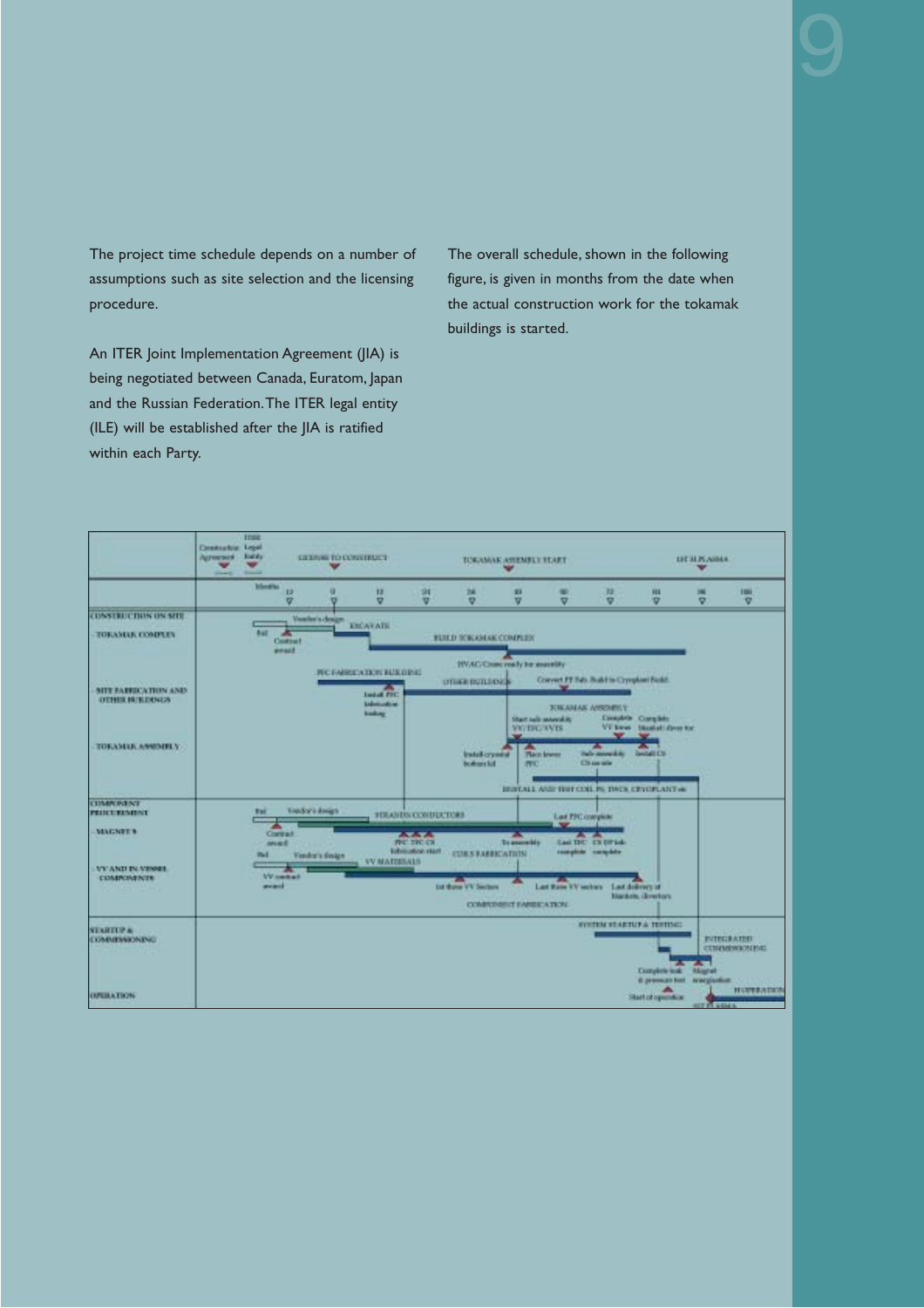# **TECHNOLOGIES** associated with fusion R&D

Fusion R&D encompasses a wide range of technologies.The ITER project will be a major engineering undertaking on the scale of the construction of a large commercial power plant. There will be large-scale industrial contributions in conventional civil, mechanical and electrical engineering.The table in the project description also gives an indication of the more specialised areas of technology involved.To meet these requirements and in anticipation of ITER construction, lists of European firms or European groupings of firms have been established in 17 technologies which are specific to fusion and essential for the possible construction of an experimental reactor.These 17 fusion specific technologies cover:

#### *Plasma Engineering*

- 1. High-power, high-frequency transmission lines (in the range 120-180 GHz)
- 2. High-power, high-frequency sources (in the range 5-8 GHz and 120-180 GHz)
- 3. Neutral Beam Power Supplies and High Voltage Components (of the order of 1 MV)

#### *Plasma Facing Components*

- 4. Tiles and Coatings
- 5. Plasma Facing Component Mock-ups

#### *Vessel, Shield and Blanket*

6. Vacuum Vessel, segments of Neutron Shields and of Tritium Breeding Blankets

#### *Superconducting Magnets*

- 7. Strand
- 8. Conductor
- 9. Model Coil Winding
- 10. Electrical Power Supplies

#### *Remote Handling Equipment*

- 11. Qualification of Standards and Tools
- 12. Transporters and end effectors

#### *Fuel Cycle*

- 13. Vacuum Cryopumps and Mechanical Pumps
- 14. Tritium Compatible Valves
- 15. Tritium Handling and Atmosphere **Detritiation**

#### *Materials for fusion specific applications*

- 16. Low activation structural materials for in-vessel components of a fusion reactor
- 17. Materials for tritium breeding blankets including ceramic breeder and beryllium pebbles and permeation barriers

R&D issues covering breeding blankets, materials development and the conceptual design of a fusion materials irradiation test facility are also addressed in the long-term technology component of the fusion programme with a view to the later construction of a prototype fusion power plant.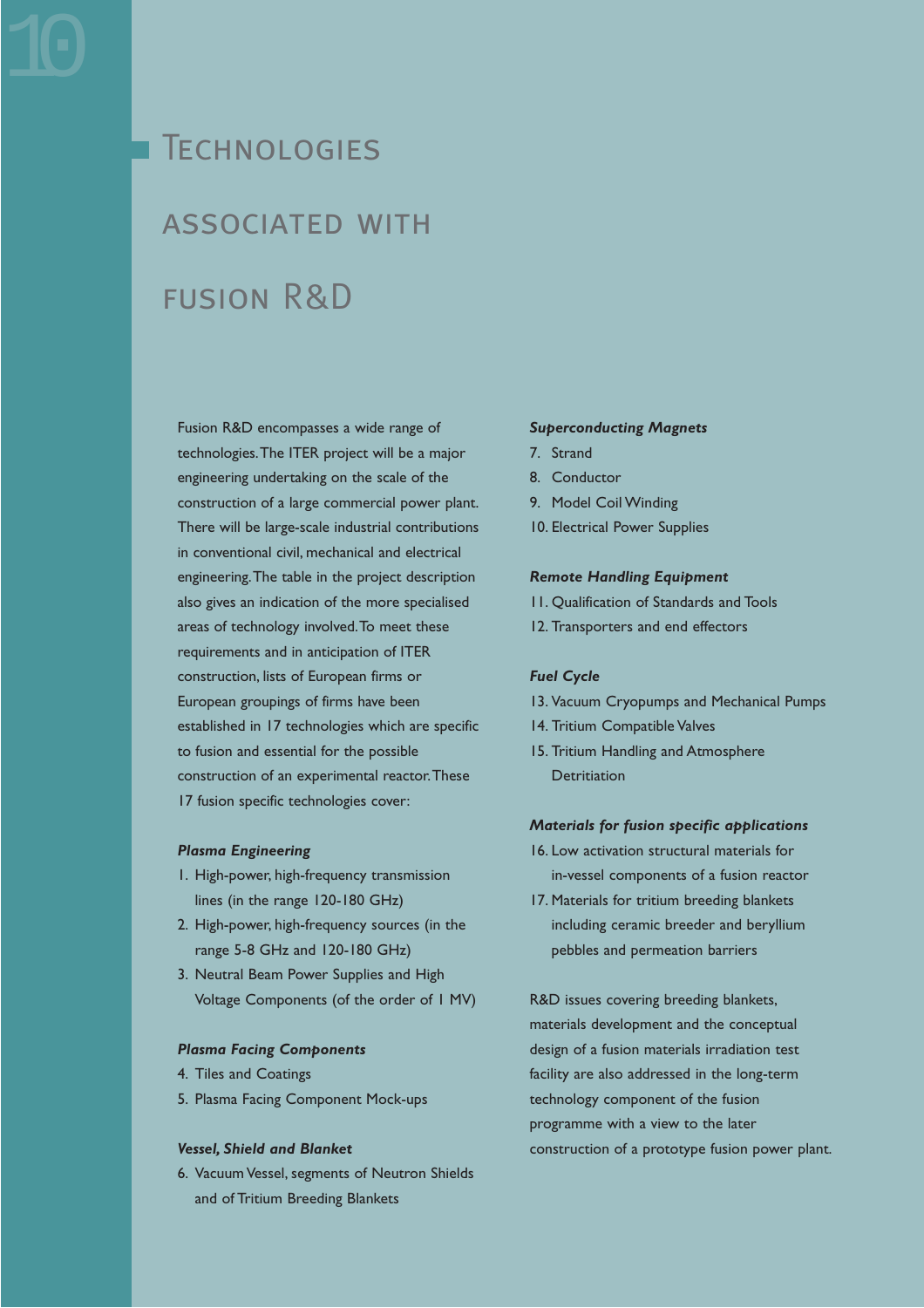## SUCCESSFUL SPIN-OFFS

## from fusion R&D

The close collaboration between the Fusion Associates and industry on resolving issues within the R&D programme has resulted in successful spin-offs in many areas.

These include:

- Remote handling systems
- Semiconductor manufacturing
- Large area plasma etching and deposition
- Extreme Ultra Violet Lithography (EUVL)
- Thin film deposition EUV masks
- Precision EUV optical elements
- X-ray micro-lithography
- Direct write e-beam array using nano-tube electron field emitters
- Ion implantation
- Plasma HDTV display panels

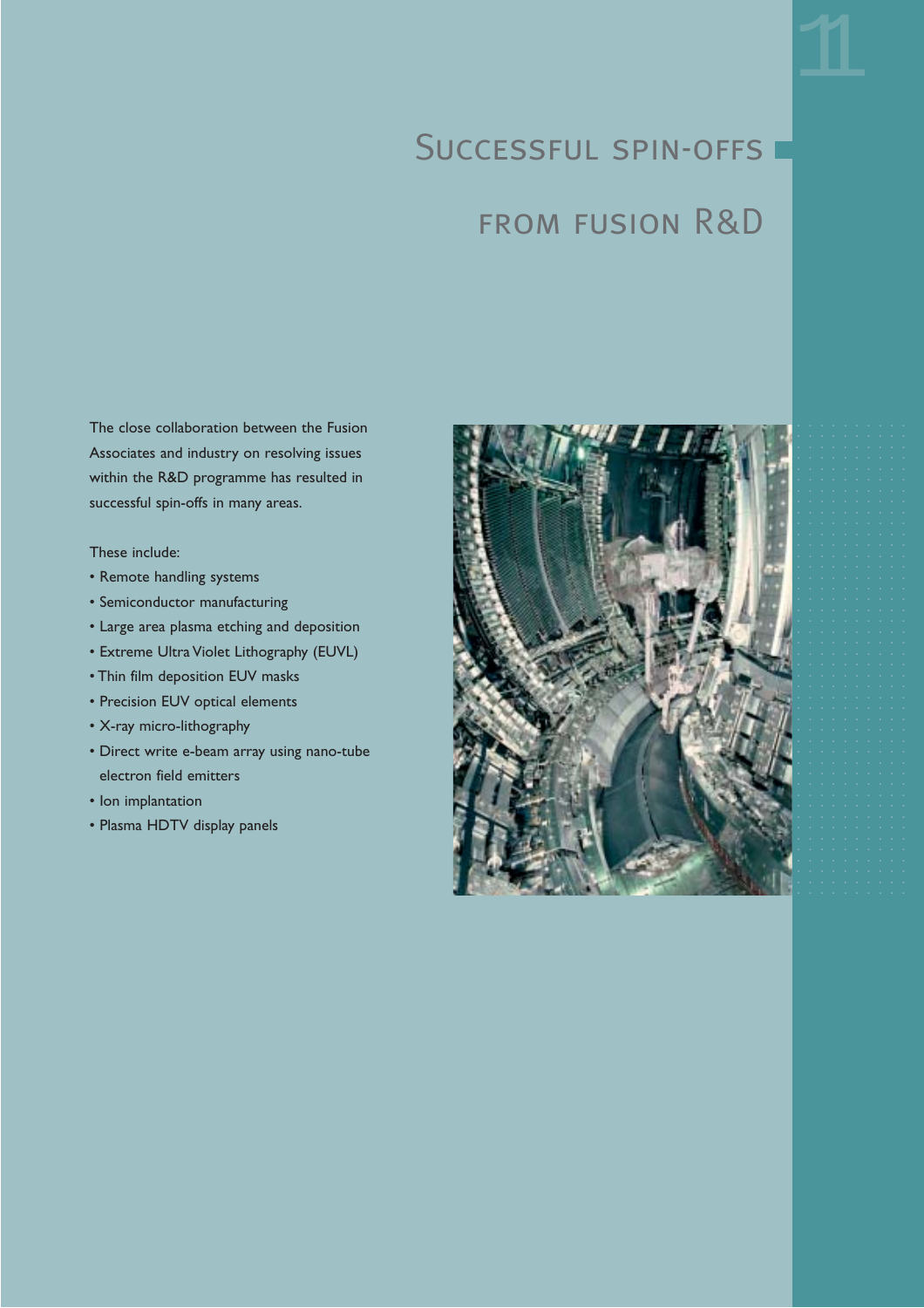#### **In some areas of technology, multiple examples of fusion spin-offs may be found:**

#### *Medical/Health*

- Laser cavity drilling
- Medical isotope separation (laser/rf)
- Tissue welding
- X-ray catheter
- Continuous glucose monitor
- Photo-acoustic laser system for blood clot emulsification
- Dental imaging
- Grain sterilisation & milk pasteurisation
- Magnetic Resonance Imaging (MRI)

#### *Pulsed power and power conversion*

- IGBT power conversion units for trains, buses and earth movers
- Microwave Impulse Radar (MIR)
- Power generation, transmission, storage, conditioning, surge limiting and motors

#### *Material processing*

- Laser peening
- Ion beam surface modification
- Microwave sintering
- Enhanced Chemical Vapour Deposition (EPCVD)
- Optical material manufacturing
- Rapid crystal growth
- Laser machining

#### *Superconductivity*

- Nuclear Magnetic Resonance (NMR)
- Superconducting cyclotrons for isotope production and neutron radiography
- Superconducting synchrotrons for X-ray lithography
- Magnetic separation of materials (e.g. clay)
- Magnetic Resonance Imaging (MRI)

#### *Space propulsion*

• Magneto plasma thrusters

#### *Waste processing*

- Plasma torch
- Waste vitrification
- Cryopellet ablation
- Isotope separation
- Microwave spallation of contaminated surfaces
- Plasma-assisted catalyst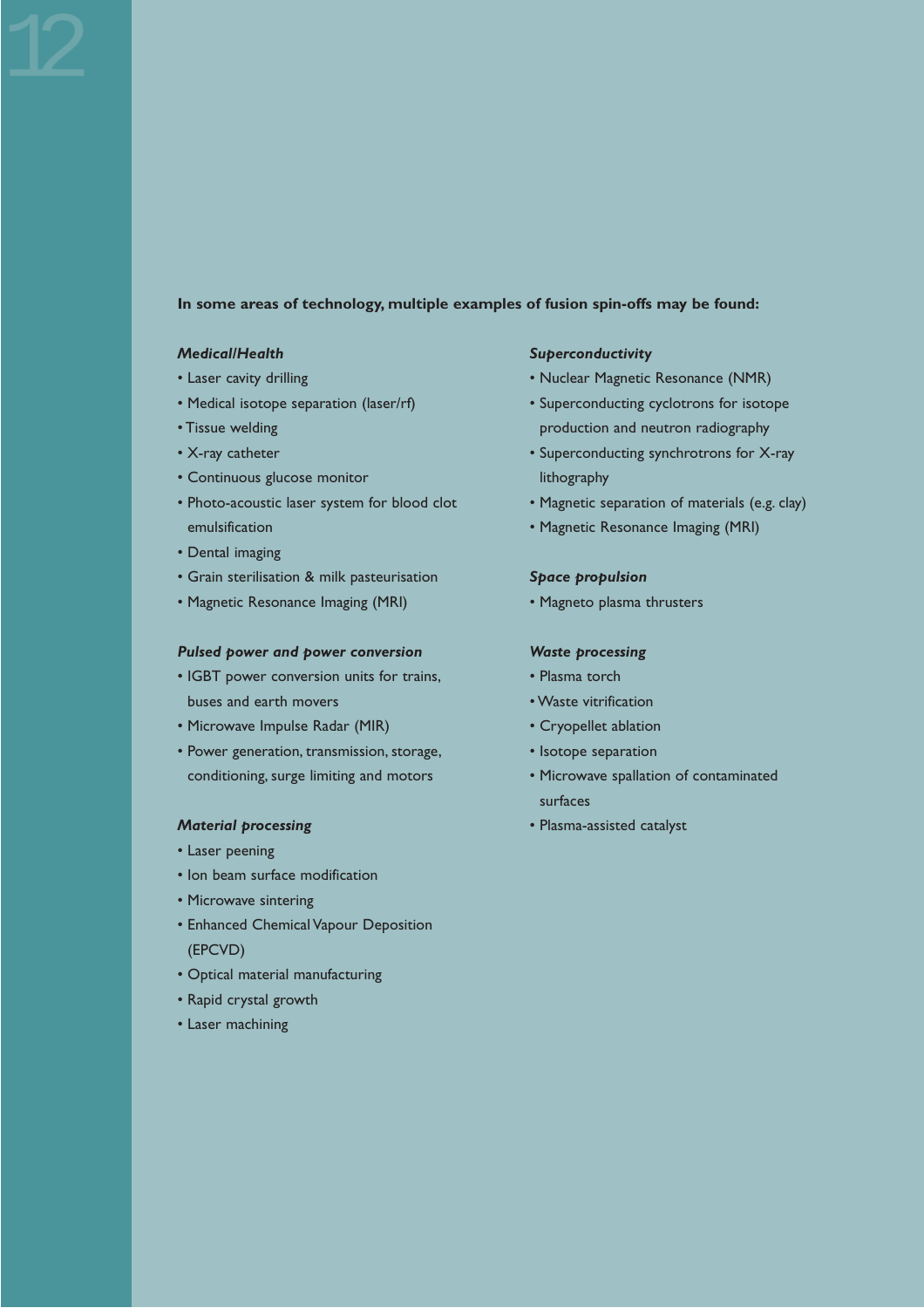## TECHNOLOGY I

### moving forward

The technology transfer process associated with fusion R&D involves a continuous interaction between the fusion research community and industry. Both sides benefit from this and both fundamental and applied fusion R&D have led to many spin-off technologies, companies and, in some cases, to whole industries.

Ten specific examples are presented here to illustrate not only the breadth of the technologies involved but also the geographical spread across the partner states contributing to the fusion programme and the distribution between firms, both large and small.

#### **Examples of spin-off successes involving R&D in the Associations**

| <b>Associates</b>    | <b>Spin-off summary</b>                                                                                                                                          | <b>Non-fusion application</b>                                                                            |
|----------------------|------------------------------------------------------------------------------------------------------------------------------------------------------------------|----------------------------------------------------------------------------------------------------------|
| <b>CEA (France)</b>  | Toroidal pump limiter of Tore Supra/CIEL,<br>developed with Plansee AG, Reutte, Austria,<br>using specific bonding of carbon fibre<br>composite (CFC) to copper  | Actively cooled high heat flux<br>components in space applications                                       |
| RISØ (Denmark)       | Development of laser diagnostics for fusion<br>plasmas in the ASDEX tokamak applied to<br>$CO2$ laser anemometers.                                               | Application in laser anemometers<br>used on wind turbines                                                |
| <b>CEA (France)</b>  | Fabrication of Tore Supra superconducting<br>cables and model coil with Alstom, Belfort                                                                          | Applications in medical device:<br>Magnetic Resonance Imaging (MRI)                                      |
| <b>FZK (Germany)</b> | Development of gyrotrons, together with<br>CRPP, CEA, TEKES and NTUA, for ECRH<br>heating of fusion plasmas                                                      | Know-how transfer to European<br>industry for industrial applications                                    |
| <b>IPP (Germany)</b> | Development of two computer codes,<br>TRIM and TRIDYN for damage analysis of fast<br>plasma ions interacting with plasma vessel wall                             | Applications for ion implantation<br>in the semiconductor industry                                       |
| <b>DCU</b> (Ireland) | Development of diagnostic techniques with<br>Scientific Systems Ltd for investigation of RF<br>power coupling and plasma phenomena in<br>negative ion sources    | Industrial applications, mainly in<br>semiconductor processing                                           |
| <b>ENEA (Italy)</b>  | Diagnostics developed for the study of edge<br>physics in RFX applied to the study of<br>turbulence developed in a prototype<br>magneto-plasma dynamics thruster | Thrusters for satellite applications,<br>operating at Centro Spazia in Pisa                              |
| <b>ENEA</b> (Italy)  | Development of multifilamentary Nb3Sn and<br>NbTi strands for fusion applications with<br>Europa Metalli                                                         | Development used for applica-<br>tions in LHC magnets (CERN) and<br>for MRI medical systems              |
| <b>UKAEA (UK)</b>    | Developments on micro-actuators and on<br>switched mode power supply units for fusion<br>have found applications in electronic jacquard<br>machines              | Applications in electronic jacquard<br>machines developed by the Bonas<br>Machine Company                |
| <b>UKAEA (UK)</b>    | Development of carbon-carbon composites<br>with Dunlop Aviation for first wall tiles has<br>had beneficial spin-off in industrial applications                   | Spin-off benefits in applications on<br>brakes and clutches used in<br>aviation, trains and motor racing |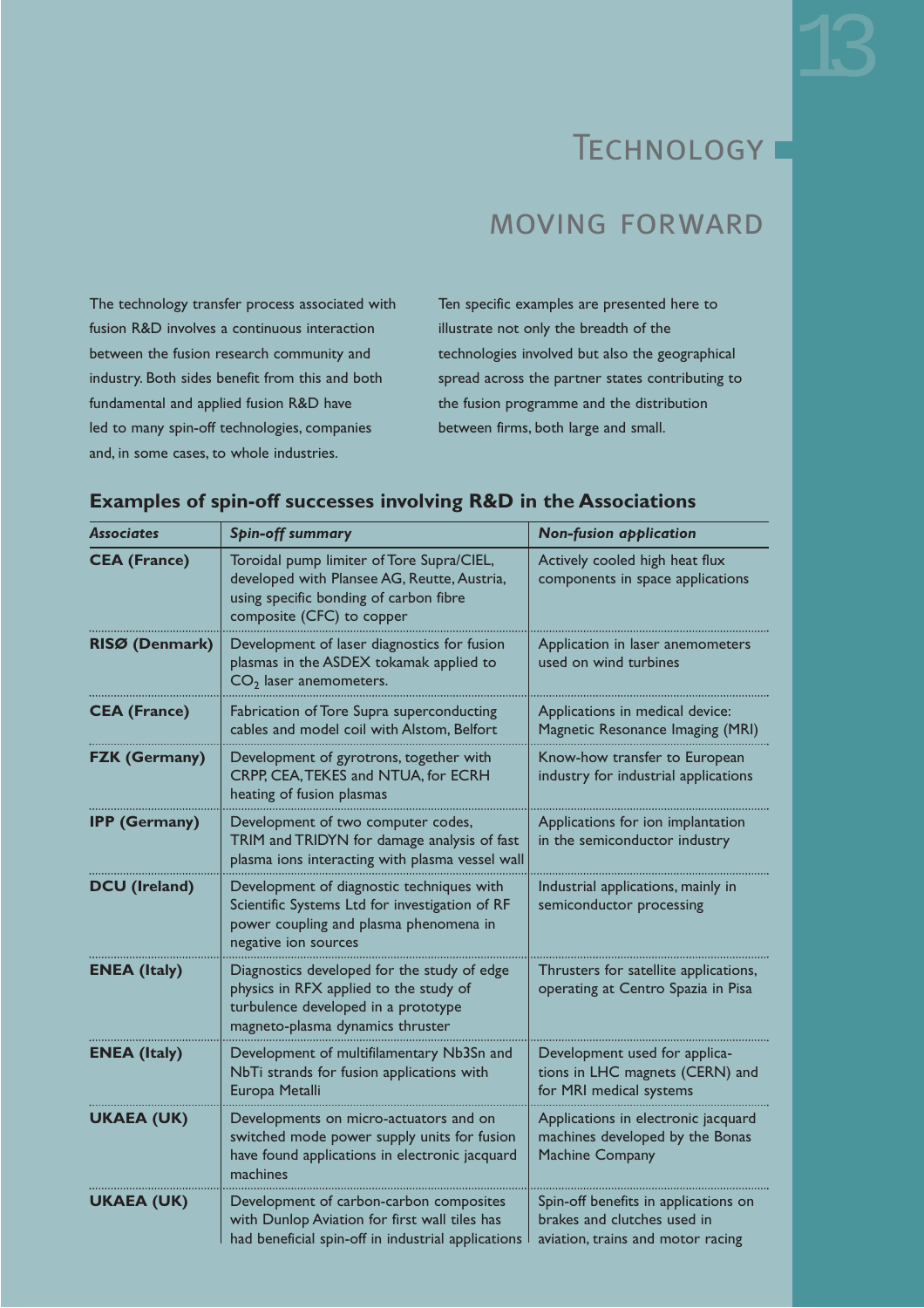## **HIGH HEAT FLUX**

### **COMPONENTS**

**Plansee AG**, Reutte, Austria is a company engaged in many areas of technology including powder metallurgy, metal forming and joining technology, and refractory, ceramic and composite materials.Working together with the **CEA**, Cadarache, France they have developed methods for the specific bonding of carbon fibre composite (CFC) which are used on the pump limiter for Tore Supra/CIEL.The technology also has applications in actively cooled high heat flux components in other areas.



**Electrical contacts:** The first development of Active Metal Casting (AMC) for Tungsten-CuCrZr bonding has led to applications in high-duty electrical switches.



**Space shuttle project (X33):**  Development of high heat flux material: CFC-metal bonding with AMC and laser treatment for rocket engine aerospikes.



#### **Tore Supra Toroidal Pump Limiter (TPL):**

- Specific bonding of actively cooled high heat flux components: Carbon fibre Carbon (CFC) – CuCrZr bondings using AMC and specific laser treatment.
- Power handling >10 MW/m<sup>2</sup> continuously

### Contacts for further information

Guy Rey, CEA [REY@drfccad.cea.fr]

Bertram Schedler, Plansee AG [bertram.schedler@plansee.at]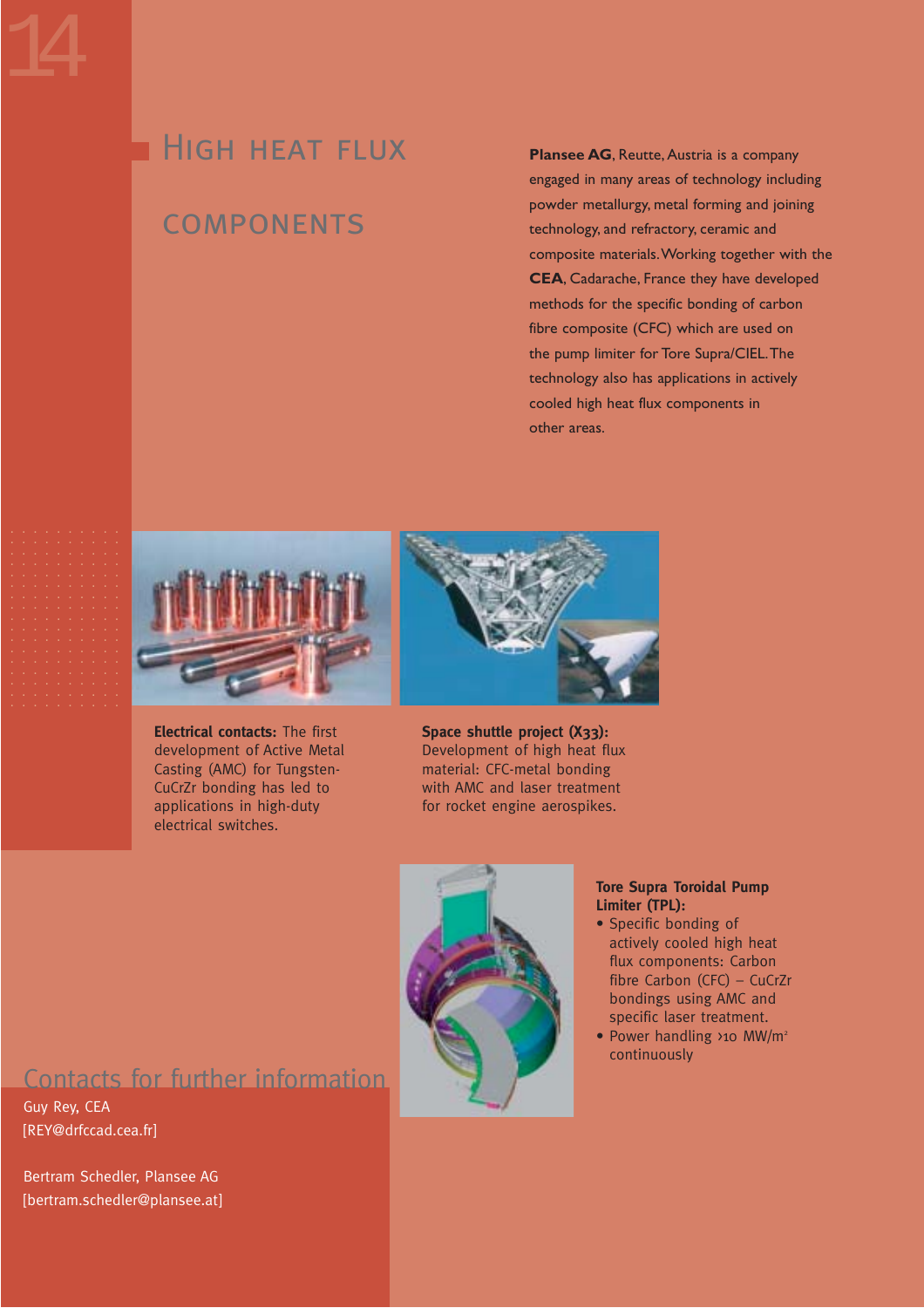Dr. René Skov Hansen and Dr. Sten Tronæs Frandsen from **Risø National Laboratory** in Denmark are using technology developed for plasma diagnostics in fusion to construct an anemometer to measure wind velocities in front of a wind turbine.The Scottish company **Ferranti Photonics Ltd**., together with Risø, are responsible for developing the laser, and two Danish companies, **NEG-Micon** and **WEA Engineering**, are working on testing and control system development.

The Optics and Fluid Dynamics Department at the Risø National Laboratory in Denmark have gained experience of using  $CO<sub>2</sub>$  lasers in anemometers during a fusion project aimed at measuring velocity fields in plasmas, where a clear link has been demonstrated between plasma confinement and intensity of turbulence. They are applying this experience to develop new technology for use in wind turbines.

LASER ANEMOMETRY for Performance Testing of WIND TURBINES



### Contact for further information

René Skov Hansen, Ph.D. [rene.skov.hansen@risoe.dk]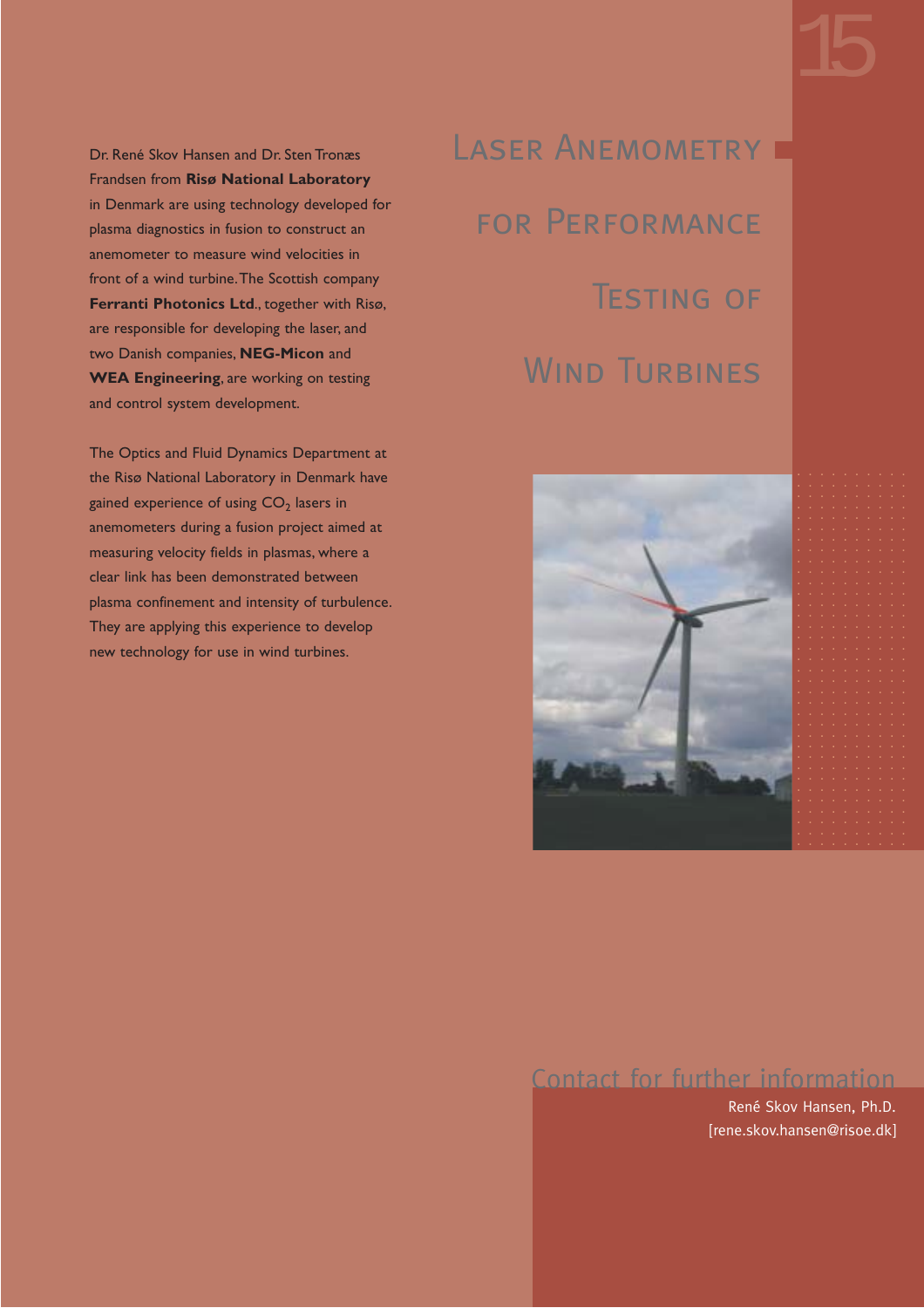**SUPERCONDUCTORS** FOR MAGNETIC Resonance Imaging (MRI)

**Alstom** in France has gained experience in superconductor R&D, working together with the **CEA** on the development of the magnet systems for the Tore Supra experiment in Cadarache.The technology, involving superconducting NbTi strands, is applied in the large-scale production of strand for the magnets used in Magnetic Resonance Imaging (MRI). MRI is now routinely employed in many large hospitals for scanning body tissue.



From Tore Supra superconductors R&D: NbTi strands (10 000 filaments – 23 microns diam.), large-scale fabrication (20 tonnes in 1984- 86) with continuous control.



NbTi superconductor simple strands for MRI magnets (36 filaments – 40 microns diam.). More sophisticated strands for LHC (5 000 filaments – 6 microns diam.).



### Contact for further information

Guy Rey, CEA [REY@drfccad.cea.fr] Implementation at Alstom of largescale production of NbTi strands for Magnetic Resonance Imaging: (MRI) magnets (2 000 p.y) and for large scientific devices such as the Large Hadron Collider (LHC) at CERN (500 tons NbTi). Improvement of quality assurance has been achieved by continuous in-line control.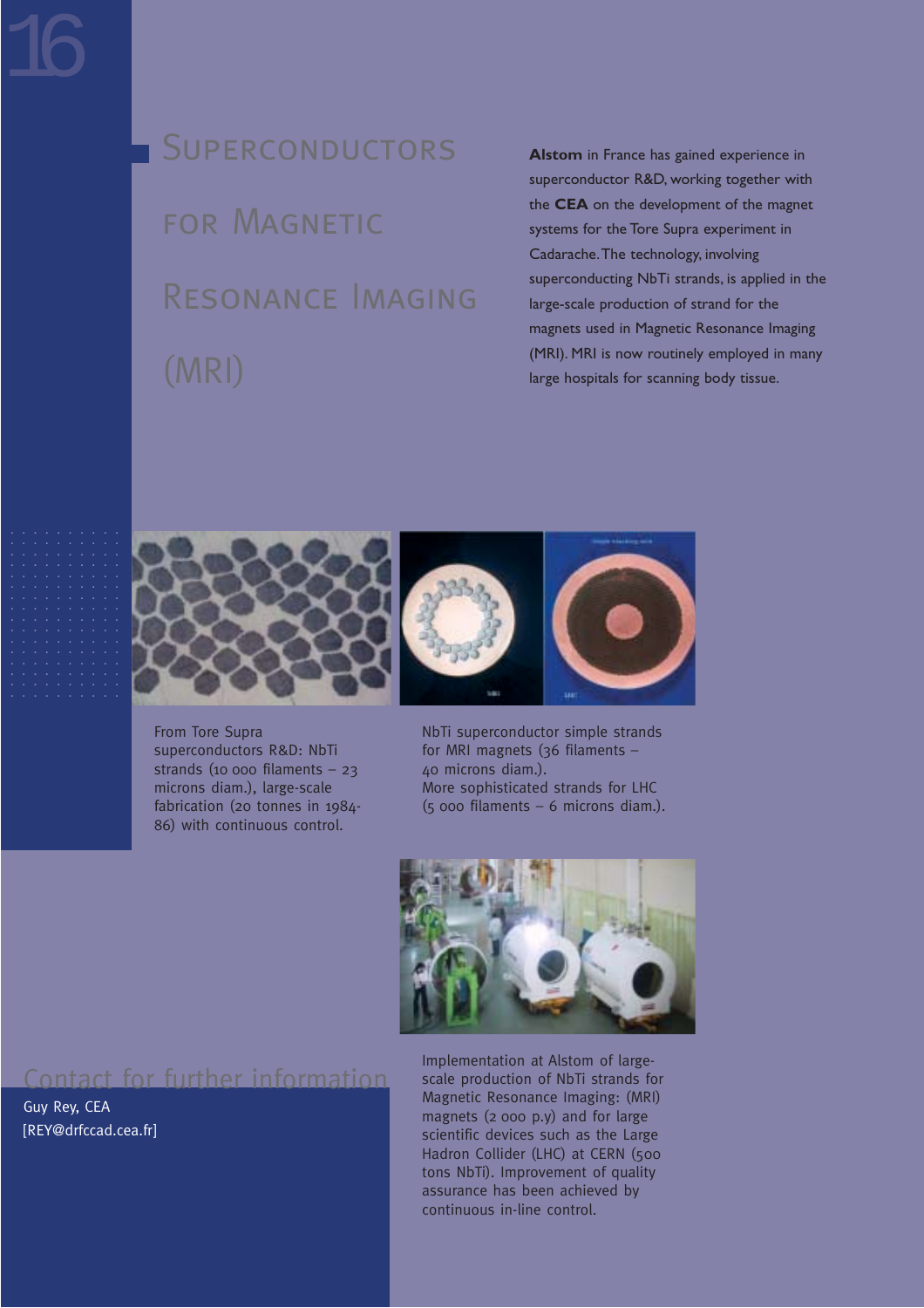Within the European Fusion Programme, a consortium of Associations, **FZK, CRPP, CEA,TEKES** and **NTUA** has accumulated considerable know-how in the design of specific high-power microwave sources (gyrotrons) which are used to heat fusion plasmas at the electron cyclotron resonance frequency.This know-how is currently being transferred to European industry, **Thales Electron Devices**, for application in the production of gyrotron tubes for other fusion experiments including Tore Supra in Cadarache, TCV in Lausanne,Wendelstein 7X in Greifswald, Germany, and also for ITER.

In parallel with fusion activities, knowledge in the field of high-power gyrotrons and microwaves is used for research and development in the field of materials processing, and is receiving growing interest from industry.The essential advantages of this technology are that it provides a source of instantaneous, volumetric and homogeneous heating that can be exploited for various industrial processes. In particular, for materials with low thermal conductivity, such as powders, powder compacts, polymers, glass or composites, heating with microwaves may lead to a considerable reduction in processing time and energy consumption compared to conventional resistive heating or gas firing. There are several collaborative ventures between industry and the FZK internal technology transfer programme, as well as within the European Framework Programme.

# INDUSTRIAL F Applications for High Power Gyrotrons and Microwave Sources



### Contact for further information

Werner Bahm, FZK [Werner.Bahm@fusion.fzk.de]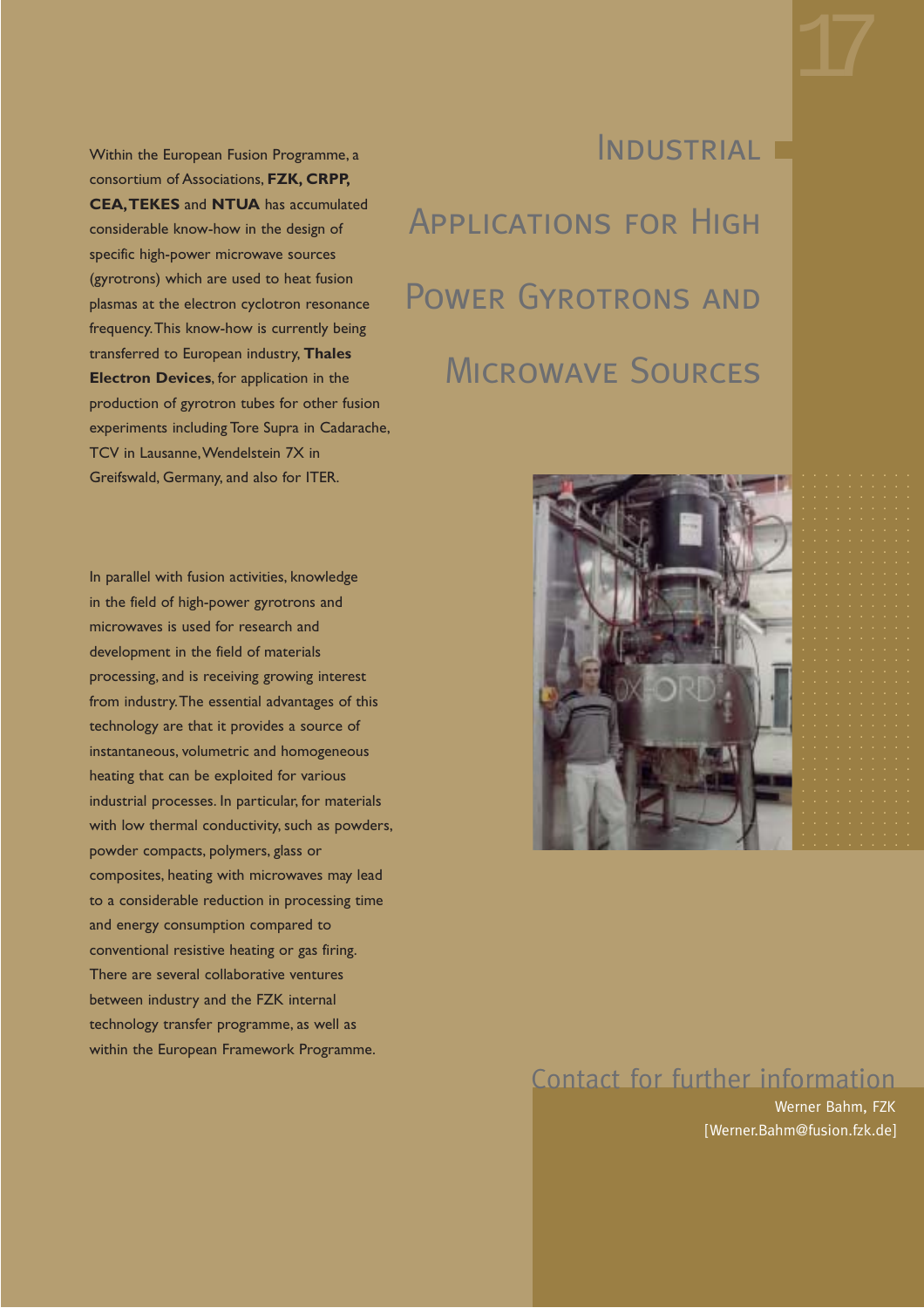From Plasma-Wall INTERACTIONS TO **SEMICONDUCTOR TECHNOLOGY** 



### Contact for further information

Isabella Milch, IPP [isabella.milch@ipp.mpg.de] Two computer codes,TRIM and TRIDYN, have been developed at **IPP**, Garching to analyse damage that may be caused by fast plasma ions impinging on the walls of the plasma vessel of a fusion device.The purpose of the codes is to simulate the trajectories of ions penetrating the wall at a given energy and angle of incidence. This is done by tracking the collision behaviour of the projectiles and observing the atoms of the bombarded solid.The entire collision cascade can be recorded and any sputtering of the surface or reflection of the ions can be described.The penetration depth and damage inflicted on the material by any incorporated particles can thus be determined.The TRIDYN code also takes into account dynamic changes in the composition of samples resulting from ion bombardment.

Since their development in the eighties, the two codes have been used by around 90 different companies and institutions, e.g. IBM in Mainz, Fraunhofer-Institut für Siliziumtechnologie (ISIT) in Itzehoe, and Laboratoire d´Analyse des Matériaux, CRP in Luxembourg.They now enjoy world-wide application from Europe to Australia, the USA, and Japan.Their main application is in ion implantation, for example in doping during the development of semiconductors.This process is the specific tailoring of the electronic properties of a semiconductor by the incorporation of foreign atoms.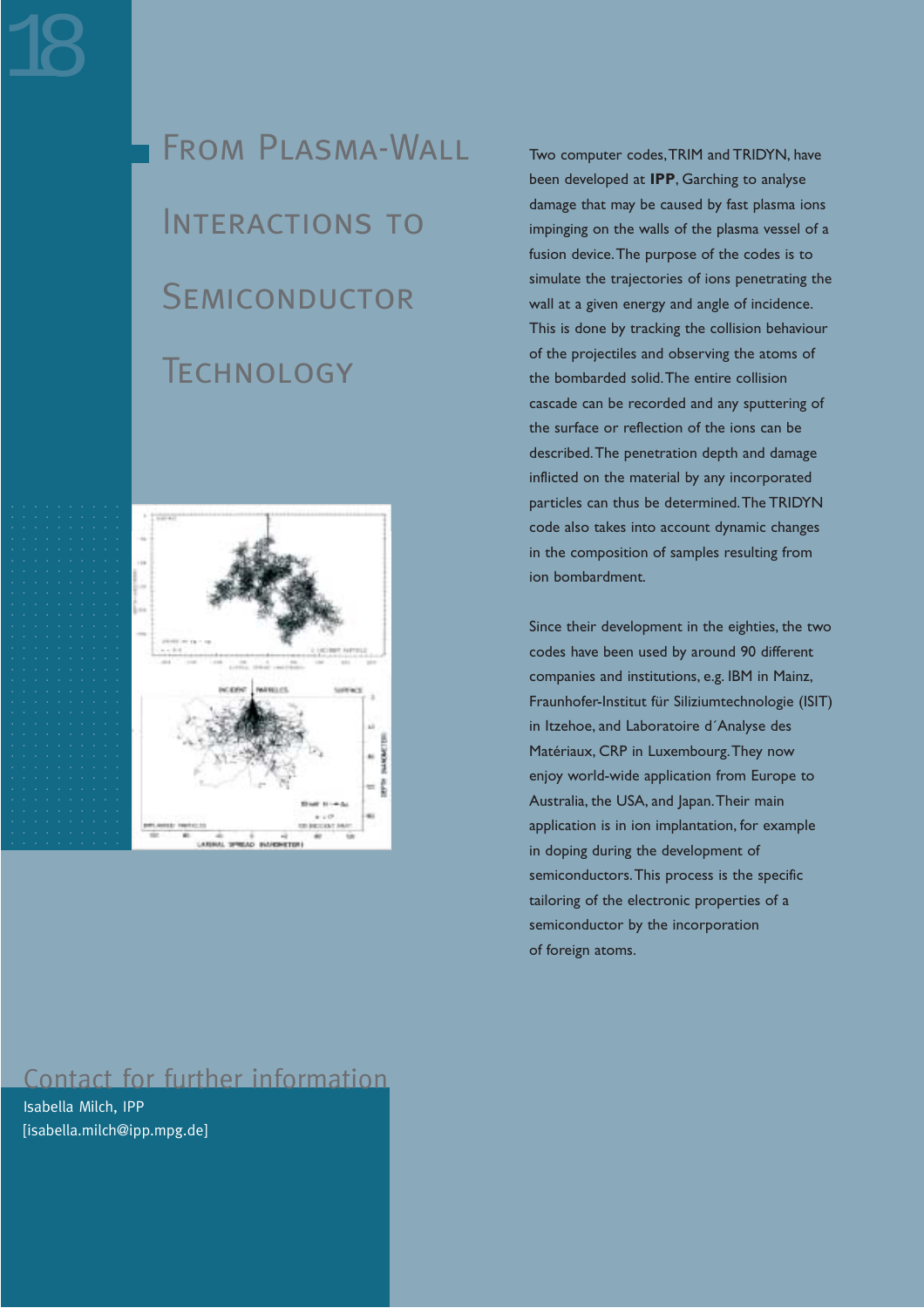**Scientific Systems Ltd** is a successful and substantial spin-off company that arose from the Irish Fusion Association Euratom DCU research. Dr Michael Hopkins, President, CEO and co-founder of Scientific Systems Ltd was previously the Director of the Plasma Research Laboratory working on negative ion beam sources and plasma diagnostics for fusion applications. He left to set up Scientific Systems Ltd in 1998.

Scientific Systems make high-end plasma diagnostic systems; Power and Impedance monitors, Ion flux probe and advanced Langmuir probe which are used worldwide by plasma research laboratories and plasma-based manufacturing industries including the semiconductor and thin-film coating industry sectors.The diagnostic techniques are similar to those originally developed within the Association DCU for investigation of radiofrequency power coupling and plasma phenomenon in negative ion sources being developed for application to fusion plasma heating. At Scientific Systems, the technology has been re-engineered to handle the rigours of industrial application, primarily to semiconductor processing.Their sensors are widely used in the semiconductor industry during equipment development, and are installed in advanced production lines.

Scientific Systems Ltd., now employing 60 people, was winner of the year 2000 National Innovation Award from the Irish Government's Science,Technology and Innovation Awareness Programme. Its winning entry, SmartPIM, is an on-the-production-line plasma sensor that highlights characteristics and defects to the highest resolution through the measurement of critical plasma parameters.

PLASMA DIAGNOSTICS developments used in microelectronics

### **INDUSTRY**



**SmartProbeTM:** The number one Langmuir Probe for accuracy, reliability and performance.



**The Ion Flux Probe (IFTTM):** enabling real-time plasma density monitoring.

### Contact for further information

http://www.scisys.com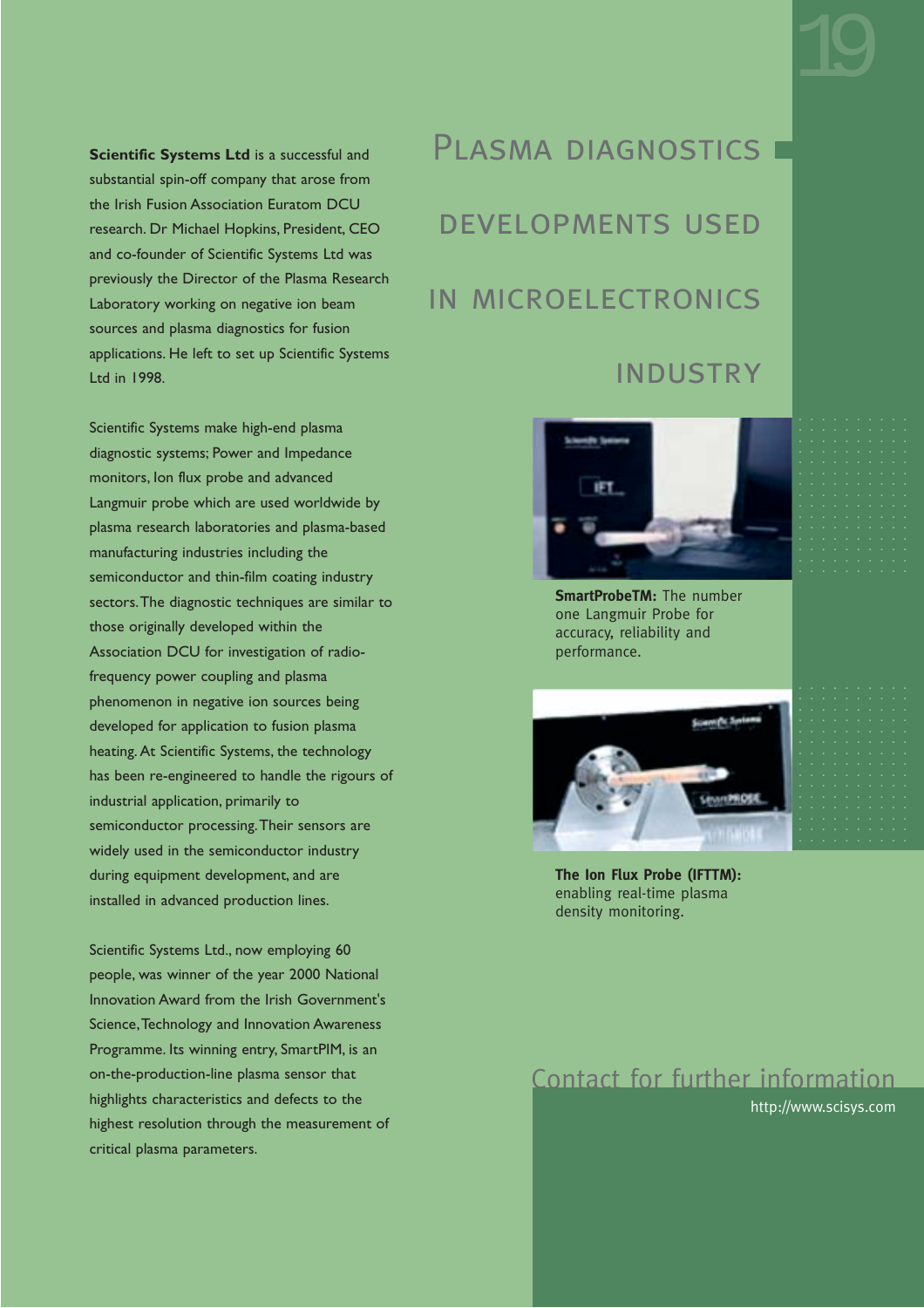Plasma Propulsion FOR ADVANCED Space Thrusters



Diagnostics developed for studying edge physics in the **RFX** experiment in Padua are being applied to the study of turbulence developed in a prototype magneto-plasma dynamic thruster for satellite applications, operating at **Centrospazio** in Pisa.

Magneto plasma dynamic thrusters are being developed for long range space missions. At high currents a critical regime is reached, that causes a degradation of the thrust efficiency. Electron density and temperature in the plume of the thruster have been measured by an array of Langmuir probes already used in the RFX fusion experiment.The measurements have identified strong fluctuations associated with the loss of thrust.The fluctuation analysis, carried out with the same tools used for fusion plasma data, highlighted preferred frequencies and spatial structures depending on power and the external magnetic field.The information from these results provides the key to understanding the origin of the instabilities, allowing for their mitigation, and the restoration of the thrust efficiency.

### Contact for further information

Matteo Zuin, Consorzio RFX, Padua [zuin@igi.pd.cnr.it]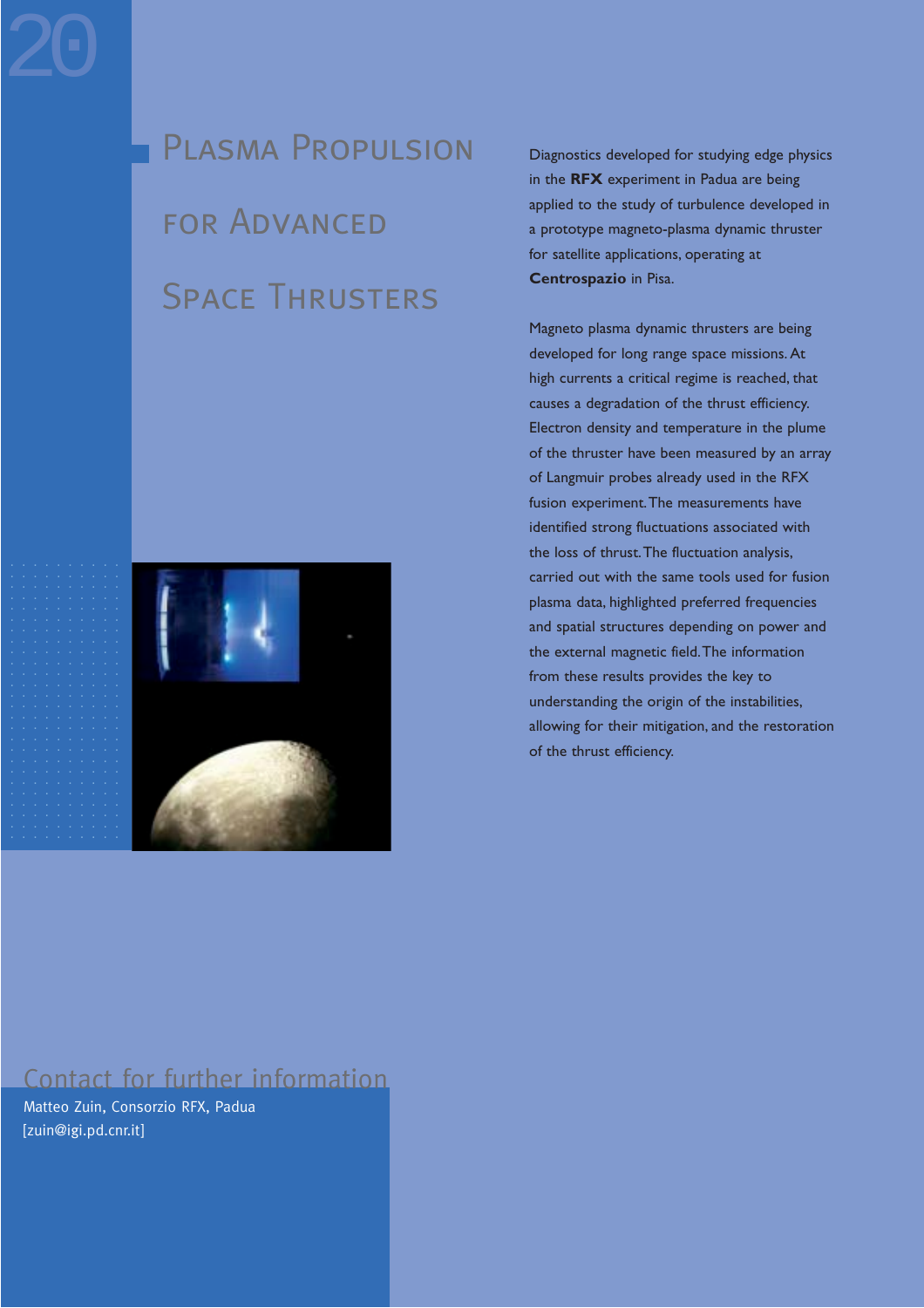**Europa Metalli (EM)** started the manufacture of NbTi multi-filament strands in 1977, working in close collaboration with the Applied Superconductivity Laboratory at **ENEA** Frascati.The NbTi strands resulting from the development work are found in the conductor which was used to fabricate a 2m high, 1.3m bore, 6T solenoid still operating as an Italian contribution in the European Test Facility SULTAN at CRPP Villigen, Switzerland.

Europa Metalli has participated more recently with success in international tenders for the supply of NbTi strands for particle accelerators. The superconducting dipoles and quadrupoles at the Accelerator DESY, Hamburg, Germany, are all made with NbTi EM strands manufactured in the eighties. Further applications include the superconducting magnetic system of the Large Hadron Collider (LHC), a particle accelerator under construction at CERN, Geneva, Switzerland and in the poloidal field magnets of the ITER project. A cross-section of the strand is shown in fig.1.The know-how acquired has also been used to manufacture NbTi strand for MRI medical systems, in which highly symmetric distribution of the superconducting filaments is required, as shown in fig.2.

The scale-up of the EM capability in the industrial manufacturing of Nb3Sn internal tin strand was achieved to comply with a Euratom contract for about 4000kg of a 0.81mm multifilament strand for the ITER Model Coils Programme shown in fig 3. A further example of an application of the acquired know-how has been in the manufacture of high critical current density Nb3Sn strand for applications in high field, high frequency Nuclear Magnetic Resonance (NMR) imaging systems for biological investigations.

# STRANDS FOR **E SUPERCONDUCTING** Magnet Systems



**NbTi** multi-filamentary strand for LHC.

NbTi strand for MRI applications.



Cross-section of the ITER Nb3Sn multi-filamentary strand. On the left an enlarged view of one of the 36 bundles inside the wire.

### Contact for further information

Catia Melorio, ENEA [melorio@frascati.enea.it]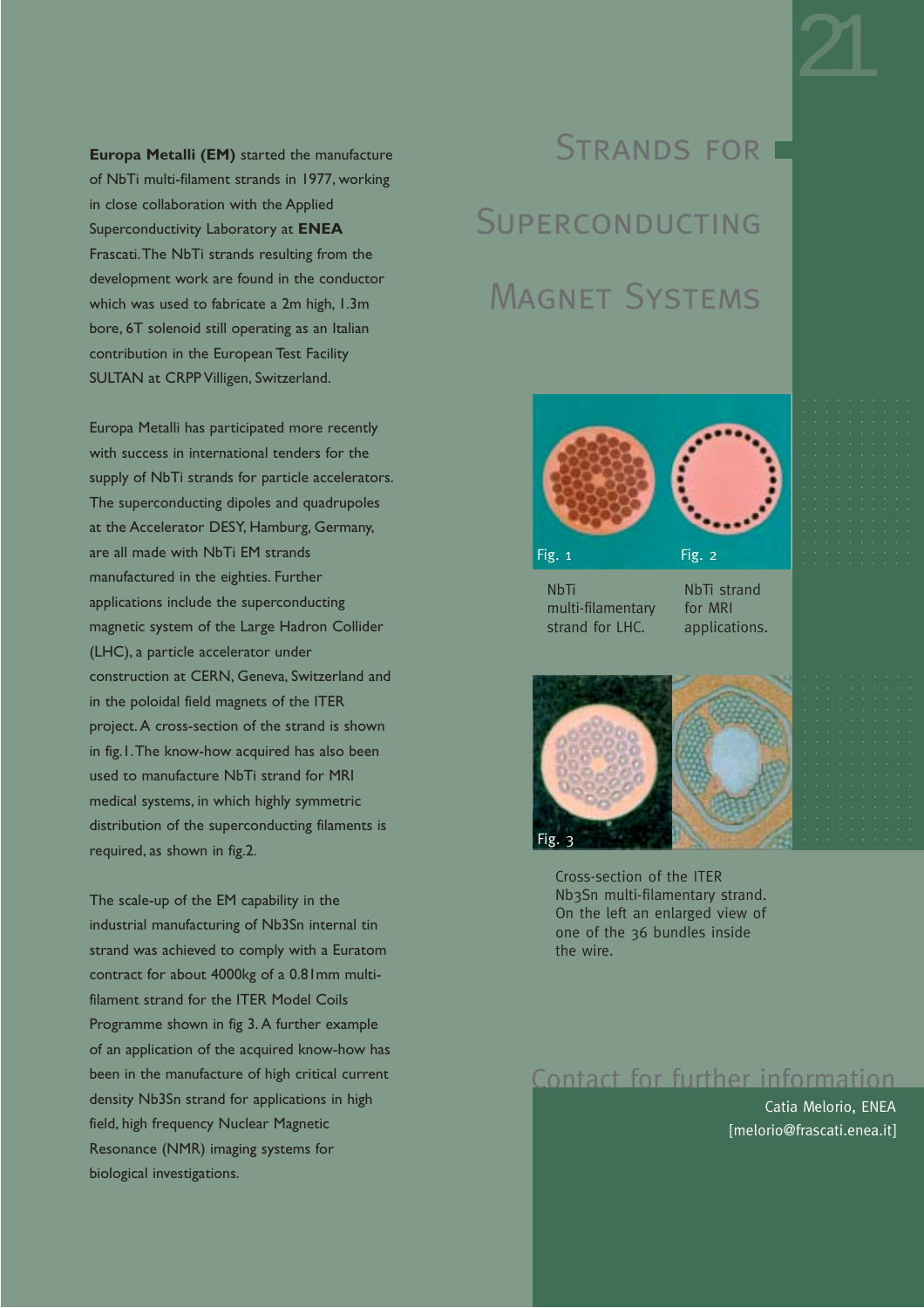From fusion R&D **TO HIGH-TECH** 

### **WEAVING**



"The overlap in technologies between the Bonas Machine Company and fusion primarily concerns the requirements for long-life, highly stressed electro-mechanical structures".

### Contact for further information

www.bonas.co.uk [dennis.hodgson@bonas.co.uk] Tel: +44 (0)191 491 0444

The **Bonas Machine Company** is one of the world's leading manufacturers of electronic jacquards which enable weavers to produce very high added-value cloth and fabrics from computer-generated designs. Ninety-five percent of the jacquards made by Bonas are exported.

Technical consultancy from **UKAEA** Fusion staff has helped the company stay ahead of the competition.

**Dr Norman Waterman**, Chief Executive of **Quo-Tec** – a technology transfer consultancy specialising in advanced materials – initiated the relationship between UKAEA Fusion and Bonas. Quo-Tec had been providing services to Bonas for ten years, and understood their business and their new technology needs.

While working on a feasibility study on the new materials needed for the first wall and divertor components of tokamaks, Quo-Tec, through discussion with senior UKAEA Fusion staff, became aware of their special expertise on micro-actuators, and switched mode power supply unit designs.

The design issues of a variety of actuator concepts have been discussed with a view to improving the performance of the Bonas jacquard machines further.The net result of the consultancy supplied to Bonas by UKAEA Fusion is:

• A micro-actuator which, when the price of key elements drops below a certain threshold, could be the basis of a completely new jacquard.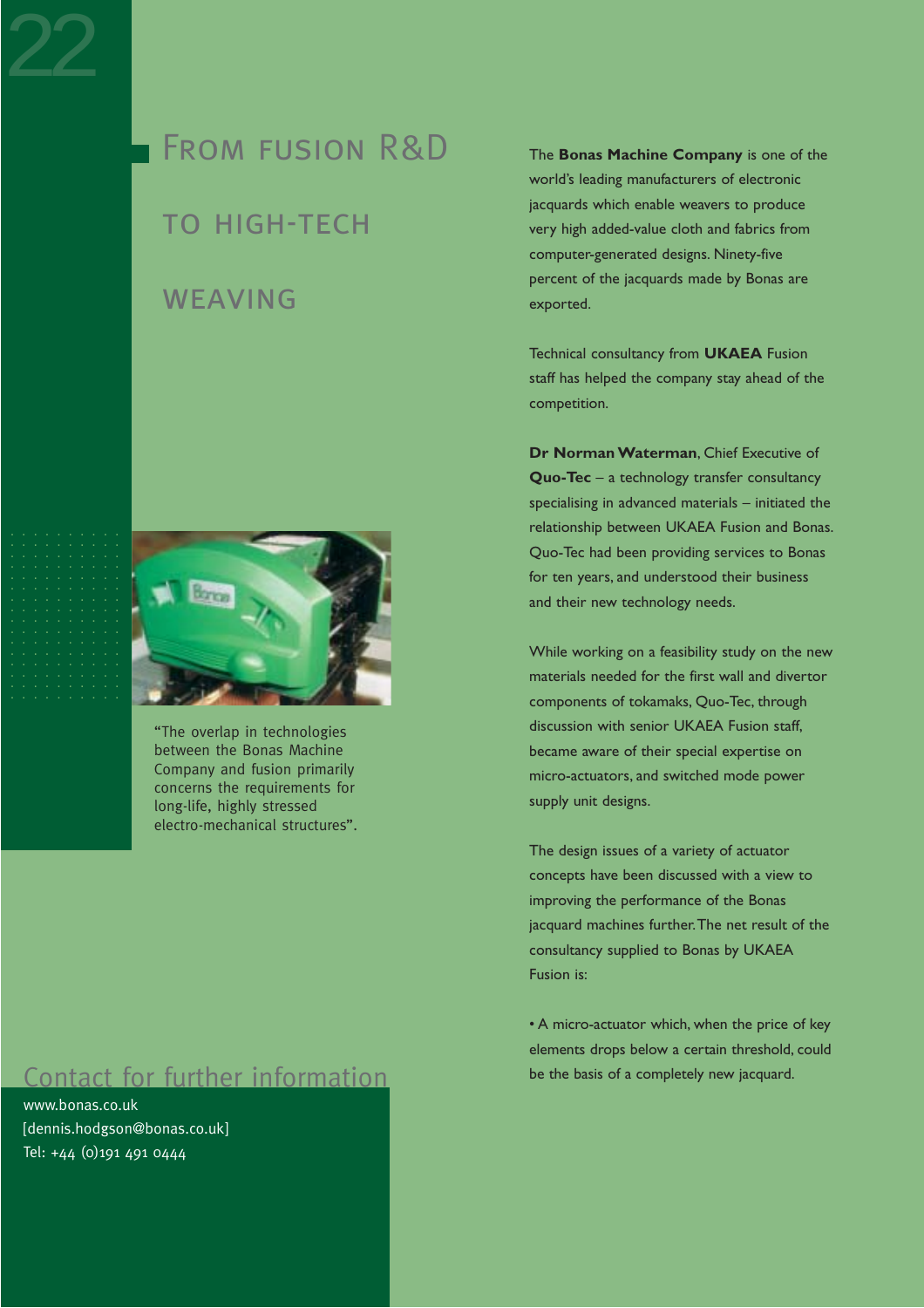**Dunlop Aviation** is part of **Dunlop Aerospace Limited**, a company manufacturing aerospace equipment. Dunlop Aviation designs and manufactures aircraft wheels, brakes, braking systems and ice protection systems for civil, regional, business and military aircraft. Dunlop Aerospace Limited also comprises Dunlop Precision Rubber, **Dunlop Equipment and Serck Aviation**.

Dunlop Aviation has supplied approximately 6 tonnes of carbon-carbon composite (C-C) tile blanks to fusion facilities at **JET, UKAEA** and other projects worldwide. In addition, Dunlop Aviation has participated in European-funded work to develop C-C with improved thermal properties to meet the expected service requirements of next generation fusion machines. Success in this field has broadened the company's product portfolio beyond its core aerospace market.

Supplies of C-C tiles used for plasma facing components in the divertor and the first wall of fusion machines has increased production efficiency and reduced costs in core business products.

Dunlop Aviation manufactures C-C materials primarily for use as friction discs in aircraft brakes, but also for non-aviation friction applications including train brakes, brakes and clutches for Formula 1 and other racing applications.

## CARBON-CARBON I composites in high performance brakes



Since the mid 1980s, Dunlop Aviation has worked closely with fusion projects in Europe and North America to develop and manufacture C-C. These have been manufactured as fusion tiles, high temperature furnace furniture, furnace heating elements and heat sinks for satellite electronics systems.

They have been supplied for plasma -facing components for first wall and divertor applications where the properties required are similar to those needed in aircraft friction materials, namely, the ability to transfer large heat fluxes, and retention of strength at elevated temperatures and low density.

### Contact for further information

www.dunlop-aviation.co.uk [david.johnson@dunlop-aviation.co.uk] Tel: +44 (0)24 7666 6655 Ext. 2136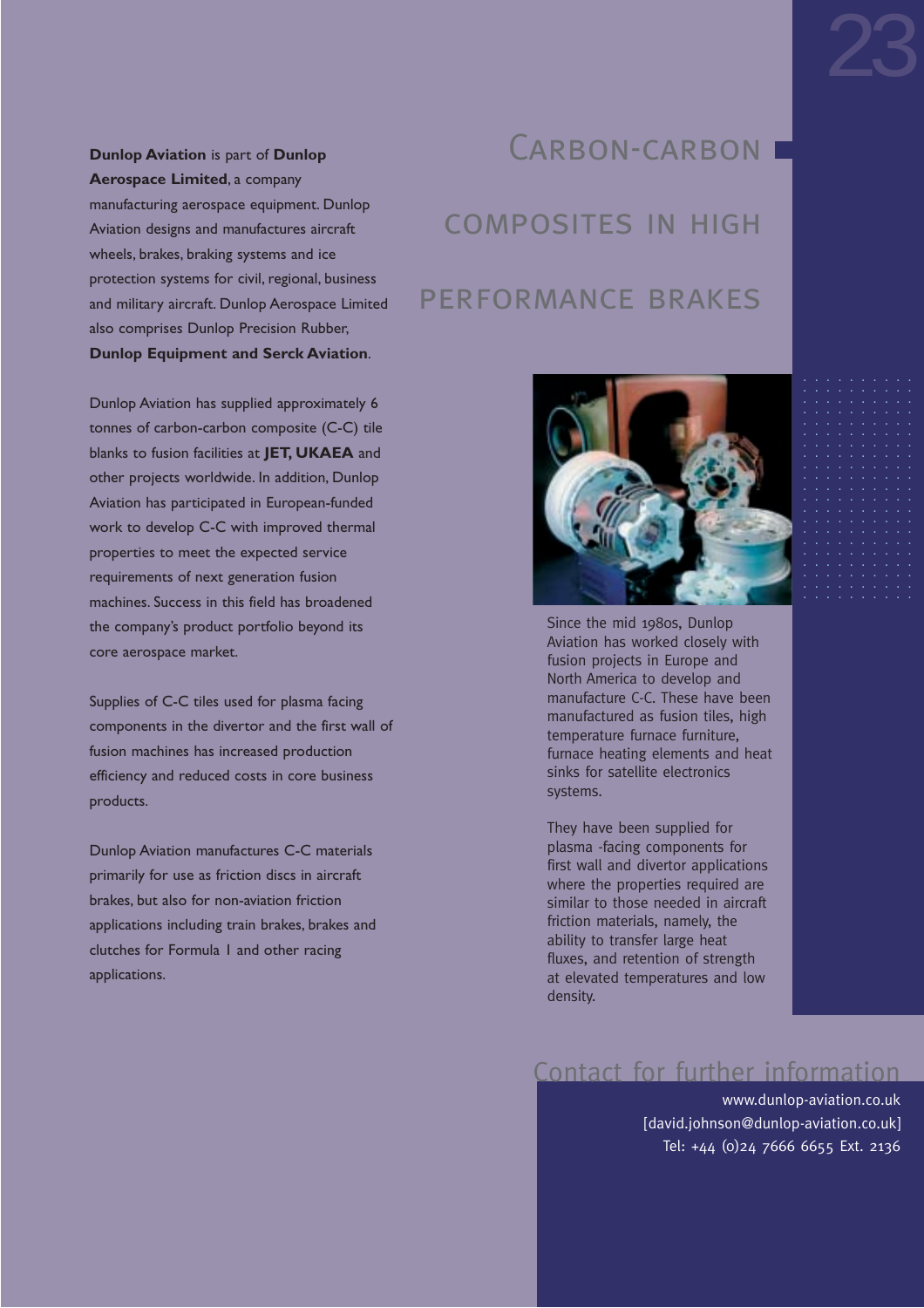### **PEOPLE MOVING FORWARD**

As the spin-off examples illustrate, technology transfer from fusion research to industry is a continual process.There is another element of the knowledge transfer process, which is also of significant benefit to industry.This may be described as "People Spin-off".The challenging and interdisciplinary nature of the fusion research environment involves physics, engineering, mathematics, materials science and other skills. It has proved the ideal grounding for engineering entrepreneurs and it has provided a supply of highly trained staff and students, many of whom have used it as a launch pad to successful careers in other fields. As an example, we present two typical case studies of the "People Spin-off" phenomenon:

### **Professor Christopher Bishop,** *Assistant Director, Microsoft European Research Centre*

It was while developing the first, real-time, closed loop control system for the fusion experiment the COMPASS-D (compact assembly) tokamak that Chris Bishop first developed an interest in neural networks. "As well as making a significant difference to the way we control the plasma, it was a defining moment in developing my own career."



"Machine intelligence represents an incredible opportunity. For example, here at Microsoft we're using it to assemble digital camera images into 3D virtual reality models," says Professor Christopher Bishop.

After eight years as a theoretical physicist at Culham, Chris moved to UKAEA Harwell to develop his interest in machine intelligence further before taking a Chair of Computer Science at Aston University's Department of Computer Science and Applied Mathematics, and setting up the Neural Computing Research Group. Following a six-month sabbatical at the Isaac Newton Institute in Cambridge he was appointed as Assistant Director at Microsoft Research.This was in the same week that Chris was also appointed Professor of Computer Science at Edinburgh University.

Chris' role at Microsoft includes managing research teams and external relations with the academic community at large, as well as conducting basic research. Communications skills are essential and Chris points to his time at Culham as providing these. "I had developed a new model for localised separatrix modes in tokamaks.This attracted considerable interest and gave me the opportunity to develop my presentation skills through giving numerous talks at international conferences and research laboratories.

You'd be forgiven for thinking that, with a background in physics, Chris Bishop might struggle with heading up research teams of computer scientists."Culham gave me an excellent grounding in linear mathematics and calculus that has been invaluable in machine learning. By taking this less conventional route to working in computer research, I'm able to offer a breadth of vision and experience that a pure computer scientist often doesn't have."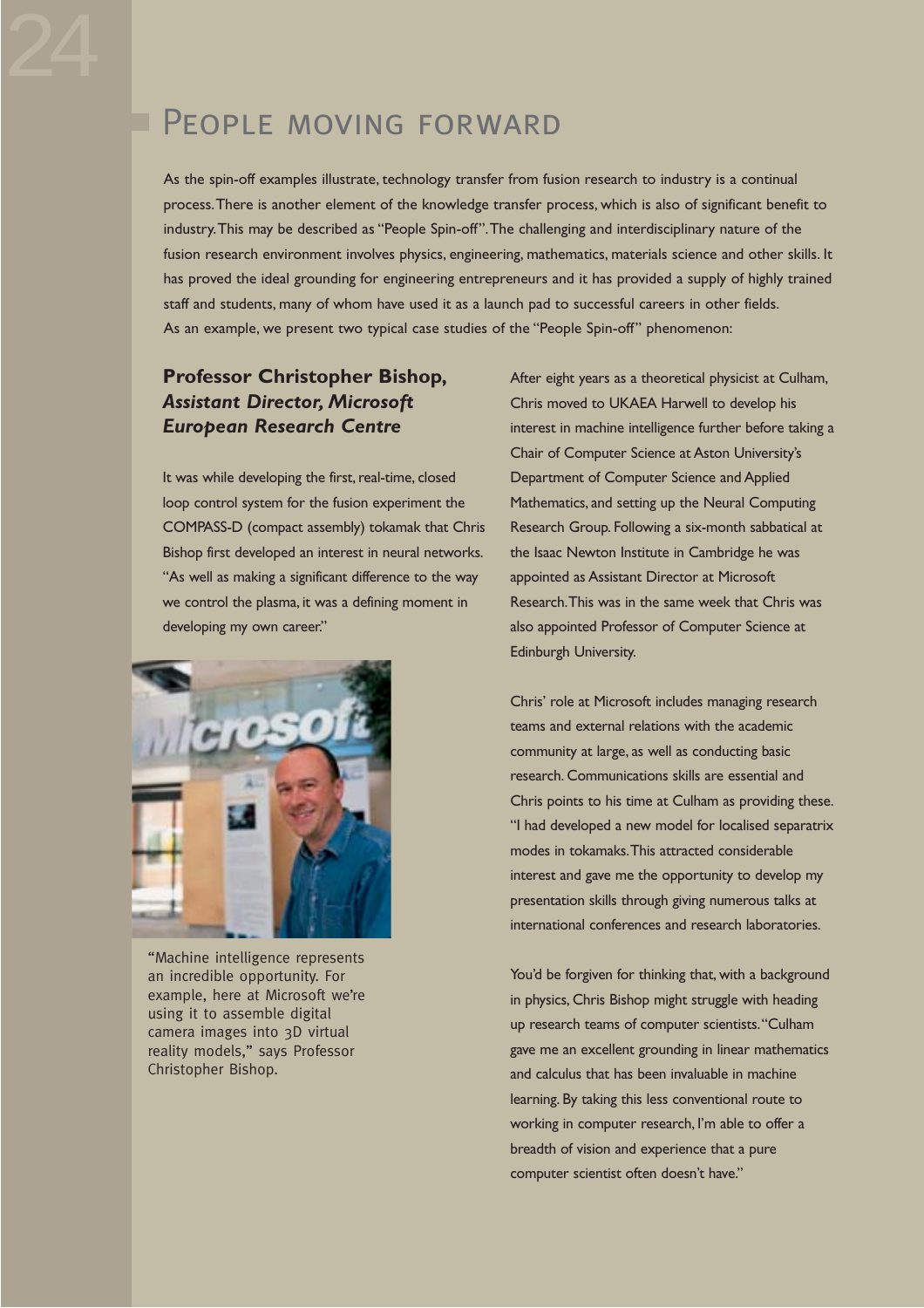### **Emanuela Ciattaglia,** *Mechanical Engineer, Oxford Instruments Superconductivity*

Emanuela completed her degree in Mechanical Engineering at the University of Rome (Tor Vergata) in October 2000. Part of her final project was spent at the Culham Science Centre during which time she worked with the team tackling a design problem on the MAST solenoid."At the time I knew little about electromagnetic and magnet design but, as I soon discovered, you have to pick up things quickly at Culham.You're encouraged to look beyond the immediate mechanical and electromagnetic analyses if you're to stand a chance of understanding the problem." After some preparatory theoretical work, Emanuela developed a solenoid design prototype that successfully passed test trials.

The Culham experience enabled Emanuela to take a research position at Oxford Instruments Superconductivity, a world leader in the supply of superconducting magnets and lowtemperature cryogenic systems to the scientific and industrial research community.

Although Emanuela spent just over a year at Culham, she believes the experience is already proving its worth."At Culham we were able to take structural analyses to the nth degree and compare theoretical predictions with actual test results which demonstrated the reliability of our model as well as revealing ways in which we could refine it.This, coupled with the opportunity to see all aspects of a project from beginning to end, gives you an appreciation of the bigger picture, something you don't necessarily get when you're only dealing with one aspect of a much larger project in industry."



"Working on the solenoid on the Mega Amp Spherical Tokamak (MAST) at Culham has given me an insight into design, prototype development and manufacture that is unusual for recently qualified graduates," says Emanuela Ciattaglia.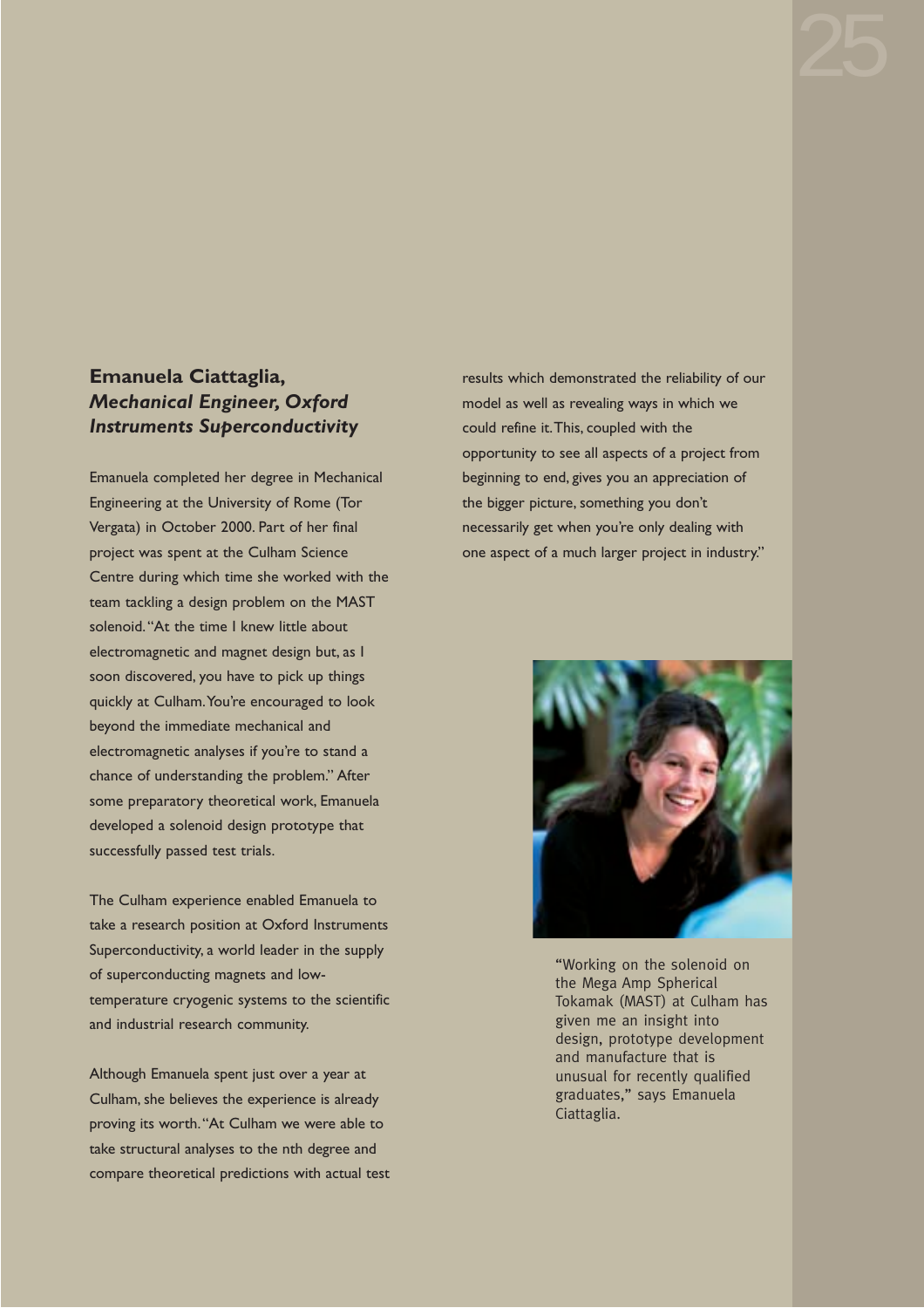### **REFERENCE**

### material and

### supporting

### information

#### **The European Fusion Programme**

Information related to spin-offs from the European Fusion Programme may be obtained from: Steven Booth European Commission Directorate-General for Research RTD.J.5 B-1049 Brussels Office: MO75 4/62. Tel. (32-2) 296.35.48 Fax: (32-2) 299.22.45 E-mail: steven.booth@cec.eu.int

General information on the European Fusion Programme may be obtained from the European Commission website on energy research: http://www.europa.eu.int/comm/research/energy/ index\_en.html

The website includes a selection of links where more information can be found about both the European Fusion Programme and fusion research in general, for example:

### **CORDIS (Community Research and Development Information Service)**

CORDIS is a free service provided by the European Commission's Innovation/SMEs Programme. CORDIS offers access to a wide range of information on EU research and innovation development activities.

#### **The European Commission (EC)**

EC funding of fusion research is managed by the Directorate-General for Research.

### **The European Fusion Development Agreement (EFDA)**

EFDA is responsible for supervising fusion technology R&D, European participation in international collaborations such as ITER, and the scientific exploitation of the JET facilities. Operation of the JET facilities is the responsibility of the Association Euratom-UKAEA.

#### **ITER**

ITER is a world-wide collaboration involving Canada, the EU, Japan, and Russia in the design of the Next Step fusion experiment.

#### **Intellectual Property Rights (IPR)**

IPR is a key issue in the exploitation of potential spin-offs.An IPR Helpdesk has been set up to raise the awareness of the European research community on IPR issues.Those potentially and currently involved in community-funded research may use the Helpdesk as an initial point of contact on IPR issues on:

www.ipr-helpdesk.org

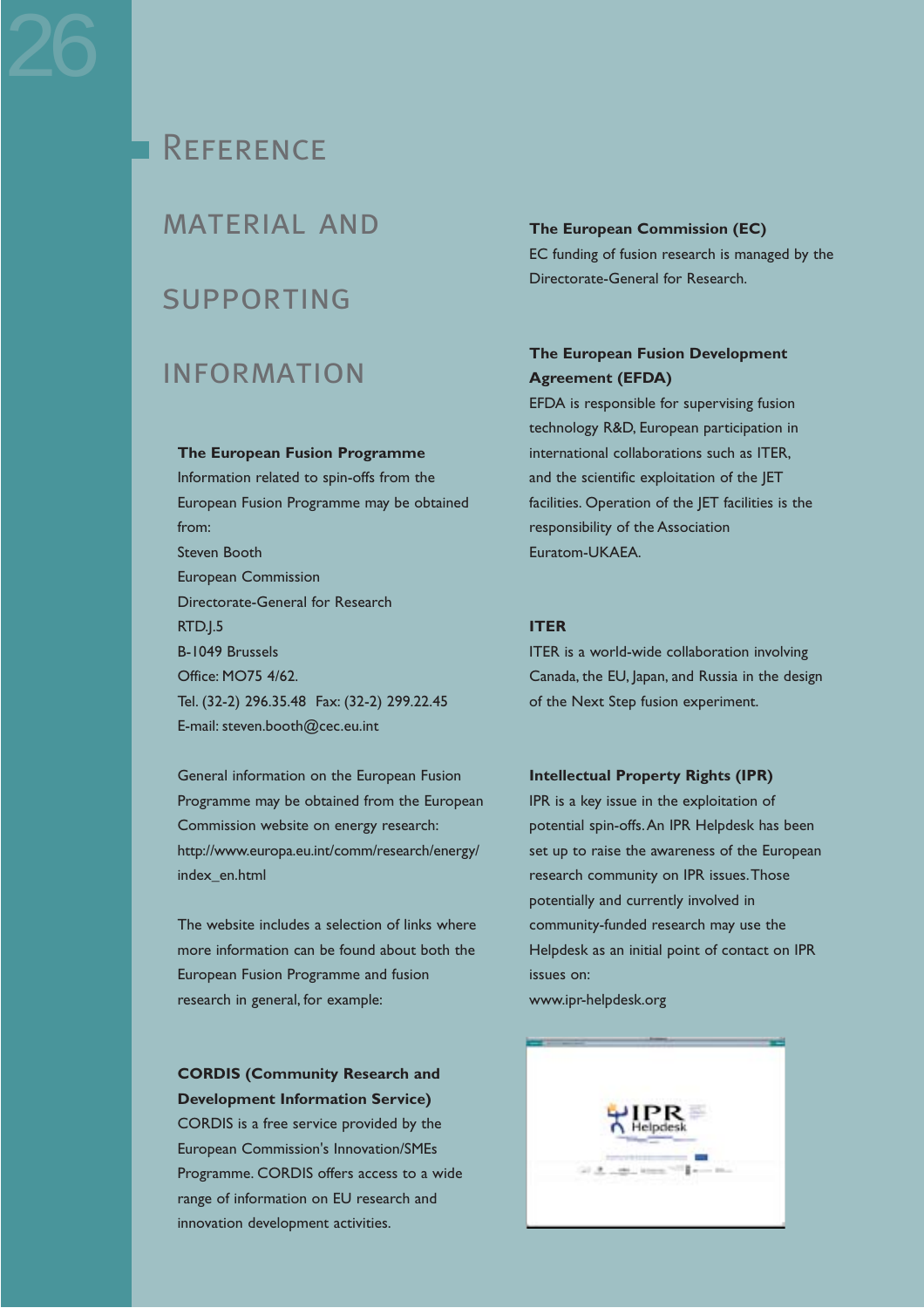#### **EUR 20229 – Fusion energy – moving forward**

#### Luxembourg: Office for Official Publications of the European Communities

#### 2003 – 24 pp. – 21 x 29.7 cm ISBN 92-894-4721-4

#### Venta • Salg • Verkauf • Πωλήσεις • Sales • Vente • Vendita • Verkoop • Venda • Myynti • Försäljning http://eur-op.eu.int/general/en/s-ad.htm

**ISTVATSKA** 

BELGKAUE/BELGKE

Jaan De Lannos Jean De Lanney<br>Avenue du Roi Stati Varmypham 202<br>15-1150 ChrossRedDhume<br>116-130 ChrossRedDhume<br>Fenalt jean de lanney@infolocacide<br>6-mail jean de lanney@infolocacide<br>URL: http://www.jean-cle-lannop.be

#### La librairie auropéanne/<br>De Europese Bookhander

De Europese Bookhandel<br>Rus de la Lis 244Wetermel 244<br>5-1040 BrucellesBrucese<br>Tél. (20:1) 200 26:30<br>Feuropes) 200 26:30<br>Greuz mail 6Mesurop.be<br>L/RL: http://www.idearop.be

**Noniteur beige/Belgisch Steatsbled** movement beggeven assumessed<br>T-1000 Druxsine/D-1021 assumessed (6-42<br>15-1000 Druxsine/Drumsi<br>T-1000-01 557 22 11<br>Pan (52-21 511 01 M<br>E-mail: maailes Opat Agoulae

#### **DANIMARK**

J. H. Schultz Information AS 2. H. Schultz Information<br>Heraldo Abertiano<br>DK-2020 Abertiano<br>TE: (45) 45-65 22:00<br>E-mail: afruite Bornitz di<br>UHL: Mip I www.schultz di

#### DEUTSCHLAND

**Bundesanzeiger Verlag Grubt** Vertrateadorelang<br>Amsterdamer Straße 192<br>Trd. (49-221) 67 66 80<br>Tra. (49-221) 67 66 82 76<br>Fax: Imp. (49-221) 67 66 82 76<br>LPL. Imp. (www.laudobarr.compt.ch

#### **EAMANGREESE**

G. P. Gurbarondario SA G. C. Eleftherosdates SA<br>
1-terradicarii Rooman<br>
Paragatarico 17<br>
7-terradicario 17<br>
7-terr<sup>200</sup>-11 321 41 80 1/2/3/4/5<br>
Ferradicates British and an<br>
Ferradicates British and g<br>
UFL: atabasical battery<br>
UFL: atabasical ba

#### **ESPAÑA**

**Golette Oficial del Estado** Trahigar, 27<br>C-28071 Mark 38 21 11 (Receipson)<br>Trai, (34) 915 38 37 15 (Suscepcon)<br>Fes (34) 913 38 31 31 17 14 (Suscepcon)<br>913 38 31 31 17 14 (Suscepcon) E-mail: clientea@zoini.b<br>URL: http://www.ltos.au  $\overline{a}$ 

**Bund Prema Libros, SA** IBundi Premiu Librar, SA<br>C-18001 Madrid<br>Tyl. (24) 914 26 37 00<br>Francis San Star Strand Premium<br>G-raid Strand Prancis personal raid<br>LPL: http://www.raidspress.com

#### FRANCE

Journal official unarnar offenset<br>18 September – Andre Maria III<br>18 June Dessin<br>19 September – Maria III<br>16 June 19 September – Andre Maria III<br>16 September – Andre Maria III (Samari officiel gave fr<br>16 September – Andre Maria III (Samari

#### FELAND

Alan Harva's Bookshop Atan Hanna's Bookshop<br>270 Lower Rathmines Road<br>Dabin 6<br>Fas (263-1) 496 73:90<br>Fas (263-1) 496 02:29<br>E-mail hannas BioLie

#### TALIA

Licosa SpA

Leone app S<br>Vis Dust is Calabda, 1/1<br>Casalla postale 552<br>1-56125 Firence<br>Fax (361055 64 83 1<br>Fax (361056 64 32 57<br>Fax (361056 64 32 57<br>Fax (361056 60060 6004 com

#### **UNTMEDIATE**

**Bloodcomfee du fivre SARL** Microsoft Control (2012)<br>1911 - Luxembourg<br>1911 - Comer Bourg<br>1911 - State Control (2014)<br>1911 - Mary Maritime Control (2014)<br>1912 - Importance multiple

NEDERLAND SDU Servicecentrum Ultgeven Searchive Plant (market 2)<br>The first 20014<br>The 20014<br>Tot (11-70) 276 108 40<br>Fax (21-70) 276 109 40<br>Easy (21-70) 276 109 40<br>Lifts, implicance and all

### PORTUON. Distribuidora de Livros Bertrand Ld.<sup>4</sup> Every Barbara or Lives and the Second Barbara<br>San des Terras des Vales, 4-A<br>Paurado (2020)<br>Test (2021)<br>The ISBN 274-85-87-67<br>Frank (2021)<br>274-85-67-67<br>E-raid: dia Dip (4

Impresso Recional-Case de Monda, SA Impression Practices Case<br>
Sector de Publicações Oficials<br>
Figs de Escola Politicesca, 135<br>
P-1250-100 Labour Coder<br>
Figs (307) 213 N4 37 00<br>
Figs (307) 213 N4 37 00<br>
E-Ric Hippowerican.pl<br>
LFL: fripowerican.pl

#### SUOMAT NUAND

#### Akateereinen Kirjakouppa)<br>Akademiska Bokhandeln

Keskuskata 1/Comhalgates 1<br>PL/PB 128<br>P-Re (258-9) Helenium/Helengton<br>P.Min (258-9) 121-44-35<br>F.Aus (258-9) 121-44-35

#### Sahkoprof, ips Gokalaum<br>URL 97pr/www.akateorie SYERGE

**BTJ AB** 814 Adv<br>TK: (46.46) 16.00 IO<br>5-221 B2 Lund<br>TK: (46.46) 16.00 IO<br>6-past 1660-pall 016,68<br>6-past 1660-pall 016,68<br>UR: 160-pall 016,68

#### LINTED KINGDOM

The Stationery Office Ltd. France Senator<br>Castomet Senator<br>PD Bes 29<br>Tel. 164 (170 film 1814)<br>Tel. 164 (170 film 1822)<br>E-mail: book.orders @finge.cd.uk<br>E-mail: book.orders @finge.cd.uk<br>Uffu. http://www.tkofficial.net

#### **BLAND**

**Boksteid Lanuar Blönder** Skólavönlaság, 2<br>15-101 Reykjavík<br>Tel. (254) 252 15:40<br>Fer 1354) 252 15:40<br>E-real: Itolsdoud Grammat is

#### SCHWEIZSUBSESWOZERA Ears Info Conter Schweiz

Earn Free Communications<br>
Contractor Contractor Section Institutions<br>
Sharephone Schule II<br>
CH 8025<br>
CH 8025<br>
CH 101<br>
Fax 101<br>
The Schule Communication<br>
Fax 101<br>
CH 101<br>
CH 101<br>
CH 101<br>
CH 101<br>
CH 101<br>
CH 101<br>
CH 101<br>
CH 1

#### **MARAZIN European Europedia Ltd**

Rangeres Externata Ltd<br>(85): 1200 Solis<br>(85): 1200 Solis<br>Tel. (359-2): 960 SP 66<br>Fran (155-2): 960 42 30<br>(27): 1200 Vienuill ribox.ct.by<br>UFL: http://www.europees.by

#### CYPRUS Cyprus Chamber of Commerce and Industry

Cypres Chat 21456<br>CY-1508 Nicarás<br>CY-1508 Nicarás<br>Tel. (257-21-88 97 52<br>Tes (257-21-88 97 10 44

### EERTH Easti Kautonska-Tööstuskoda

is an interaction of the contraction of the state of the state of the state of the state of the state of the state of the state of the state of the state of the state of the state of the state of the state of the state of

#### **Mediatrade Ltd** Pavis Hatta 1<br>HR-1000 Zagnib<br>Tel. (305-1) 451 04 11<br>Fax (305-1) 461 04 11 MAILVARORSZÁG Earn Into Service

Sat. 16/view krt. 12<br>
28. 16/view krt. 12<br>
28. november 176<br>
29. Boost 1008<br>
14. 126-10. 309 21<br>
70. Tat. 126-10. 309 21<br>
70. Tat. 126-10. 309 21<br>
170. 170. 100. 100. 200.<br>
LPM, 100. 100. 200. 200. 1270.<br>
LPM, 100. 100. 10 MALTA

Miller Distributors Ltd. Miller Dealer<br>Salah Valencianal Algorit<br>PD Box 25<br>Lutar LGA 05<br>The (2004-87 07 08<br>Frealt perfect pas anti-

#### **NONCE**

**Swets Blackwell AS** www.marchive.org<br>Hans Piatram Hauger gr. 30<br>Boix 4901 Nydalen<br>14. (411 23 40 00 00<br>Free (411 23 40 00 01<br>Free (411 23 40 00 01<br>Free (411 24 40 00 01 01<br>IPL: http://www.mentalackwell.com.no

#### **POLISKA Are Polisies**

Ara Potessa<br>Knigsvalde Pondrisecke 7<br>Sir, pocztowe 1001<br>PL-00-950 Warscawa<br>Tas (19-22) Sir 12 01<br>E-mail books1194 angolor<br>E-mail books1194 angolor **AN COURSE OF** 

#### **FICANAMA** Europedia

Ear Diomisse Lupu m: 85, sector 1<br>Fig. 70184 Bucurest<br>Tel. 140-15 312 44 03<br>Fax (80-15 312 46 08)<br>E-real: euromedia: Brazicaly.com

#### **SLOVAKIA** Centrum VVI SR

Central VII am<br>SK-31223 Brakslave<br>Tel: 1421-7: 54.41 65.64<br>Tel: 1421-7: 54.41 65.64<br>Frenat: europ (Philot Jan skala)<br>LPL: 18p://www.alt.ch.da.da

#### **RECIVIENE M**

tar association<br>CLO-1000 Luidijama<br>Tel. (305) 513.09.1004<br>Tel. (305) 513.09.1004<br>E-rabil: europ 01 premierinist<br>LIRL: http://www.gozalozba.al

#### **ARGENTINA**

World Publications SA World Publishers Int?<br>C1130 AAA Buseto: Aires<br>Tel. (54-11) 48 15 01 56<br>Free (54-11) 48 15 01 56<br>Free (54-11) 48 15 01 56<br>Ernall applicate O Monitority of

#### **AUSTINAJA Hunter Publications**

PO Box 404<br>Abbotshord, Victoria 3007<br>Tat. (81-3) 04-17 53 01<br>Free HT-3) 04-19 71 54<br>E-real: gobores @azeroak.com.ex

#### **SFIESA**

Lietaria Camdes Livroria Camdes<br>Fila Bitancolat de Sèva, 13 C<br>CIDP

## CEP<br>20043-900 Rio do Jareiro<br>Tel. (55-21) 252 47 78<br>Fax (55-21) 252 47 78<br>E-real: Intensity are direct atencia<br>E-real: Impulsyon anomatom bi

CANADA Les Address La Liberté Iro. 3020, choren Banto-For<br>Bases Foy, Québec 018 3Ve<br>Tax (1-118) 683 37 68<br>Fax (1-600) 587 5+46<br>E-mail: Banto Breedom 4c.ca

**Renout Publishing Co. Ltd.** Hence Photostery Co. Ltd.<br>1986 Chero Carolini Plaud, Unit 1<br>1986 A. Orland K11 8.8<br>Tai, (14:13) 745 20.05<br>E-mail: orbit dopf Brenosfbooks.com<br>1991. Hig. New renofficiols.com

#### EGYPT

The Middle East Observer 41 Short Street<br>Com<br>Tel: (20 2) 302 48 19<br>Fax (20 4) 303 97 32

E-mail: inquiry Breeclowner.com<br>UPL: http://www.medosoresr.com.eg

#### **MALAYSIA**

**EBIC Malaysia** Conta 45.02, Lavel 45<br>Shabo 45.02, Lavel 45<br>Plaza MSf (Laher Box 45)<br>Anders Mayle Kampy<br>Tal. (65-3) 21.02 62.06<br>E-mail: ebic@frit.nod.my<br>E-mail: ebic@frit.nod.my

upoco-

### Mundi Prensa México, SA de CV Morte Premier Metros, SA de CV<br>Colonia Casufistano<br>1960-9200 Metros, CV<br>1960-9200 Metros, CV<br>Fac 192-91 930 M 930<br>E-mail: 1970-91 2001 Brompassive.com<br>E-mail: 1970-91 2001 Brompassive.com

SOUTH AFRICA

Eurochamber of Commerce in South Africa PO Box 781738<br>2146 Sandton<br>Tel. (27-11) 684 39 58<br>Fax (27-11) 683 55 77<br>E-mail: véc 8 sandton and we could

#### **A3RON-ROUGH**

The European Union Chamber of<br>Commerce in Korea

# Commerce in Korea<br>2017, Jangmung 4008 (Guidelphia)<br>2021, Jangmung-4008 (Guidelphia)<br>5004 (GS-2022 53-2631H)<br>Tel. (BS-2) 22: 53-2631H)<br>Fundi excell@excel.org<br>DPL: filte-leaded excel.org

**SRI LANKA** 

#### EBC SILLIVAL

RRK: Kristanna<br>Thi Sir Chiltannialam<br>Thi Sir Chiltannialam<br>A. Gardiner Maxadha<br>Tal (144-11074-71-50-78<br>Tar (144-11074-71-50-78<br>E-mail: client@ohat.ik

#### TAI-WAN

Tespon Information Inc. PO Box 81-495<br>135 Tages<br>Tai, (890-2) 67 12:50 56<br>Fax (895-2) 67 12:47 47<br>E-mail: europe@ma21.ht

#### UNITED STATES OF AMERICA

Bernan Associates Bernary Associates<br>
Lat American Division (1998)<br>
Lat Australian (2012/0001-434-7 (1998 have belock move)<br>
Tai, (19902) (294-44-427 (1998 have belock)<br>
E-mail: (1999) (2008/104-1040)<br>
E-mail: (1992-have bernary.com)<br>
Lift)

### ANDERE LÄNDER<br>OTHER COUNTRIES

**Bite weeken Sie sich as ain Bite Pret<br>Water Transporter the sales office of**<br>Water Presse contact the sales office of<br>Barrato de vente de votes choice<br>Chice for Ciffairi Publications of the Gamp Ofter for Officer Publications of the<br>Contractions<br>2. real Mercian<br>2. (1985) Looperstone<br>1. (1952) 29-20-425<br>Tax (1952) 29-20-425<br>Fax: (1952) 29-20-425<br>Fax: (1952) 29-20-425<br>Fax: (1952) 29-20-425<br>(Fax: Fax: Fax: Fax: Fax:

books

### GV Zalostas **TORKIVE** Dünya Infolet AS

100, Vil Mahalinest 34440<br>TR-80050 Bagellar-Interdiel<br>TR-80050 Bagellar-Interdiel<br>Fax (1922/23) 429-44-27<br>F-real: aktual artofil dange cars